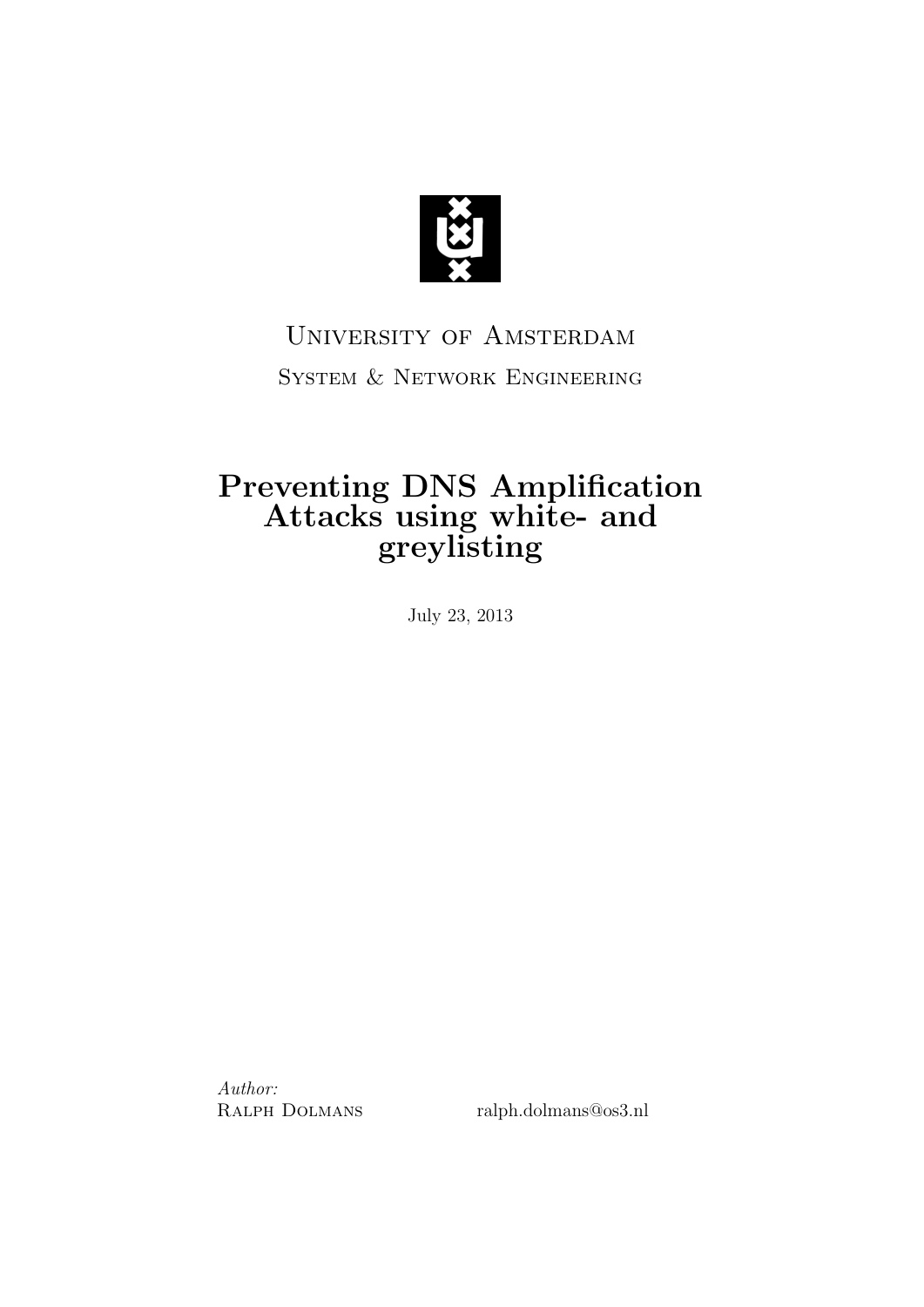#### Abstract

The amplification factor caused by the Domain Name System (DNS) can be used to perform massive Distributed Denial-of-Service (DDoS) attacks. In an attempt to mitigate this problem, RFC5358 describes that a Recursive Resolving Name Server (RRNS) should provide its service solely to its intended users. These intended users can be listed on a local whitelist.

For an Authoritative Name Server (ANS) there are no standards to restrict access to exclusively its intended users, which would defy attacks from unintended users. The intended users of ANSs are RRNSs. However, DNS Amplification Attacks are typically targeted at worldwide services, such as webservers and ANSs. By creating a global whitelist that contains all RRNSs these attacks can be mitigated.

A global whitelist can be created by logging source addresses from requests that are received at an ANS. Custom ANS software is built that uses the behavior of CNAME handling to emulate handshakes and prove that requests are not spoofed. Software firewalls can be deployed to effectively limit the number of responses sent to non intended users.

This research shows that the proposed solution covers all the attack vectors. It also offers a practical implementation that seems feasible to execute, assuming enough RRNS servers can be collected.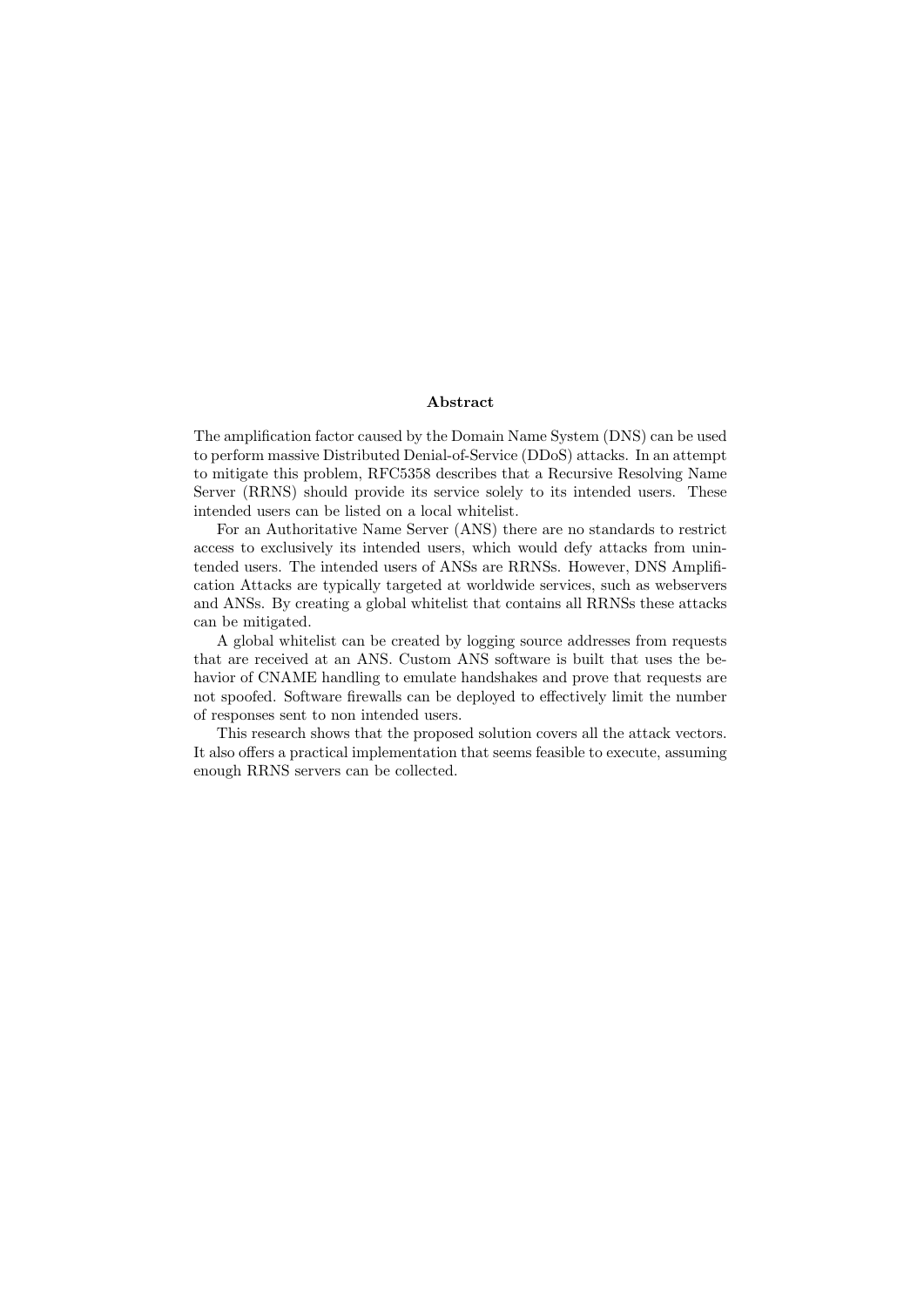## **Contents**

| 1           | Introduction                                                                                                                                                                                                                                | 3                                                             |  |  |  |  |
|-------------|---------------------------------------------------------------------------------------------------------------------------------------------------------------------------------------------------------------------------------------------|---------------------------------------------------------------|--|--|--|--|
| $\bf{2}$    | Previous work<br>2.1<br>Resolvers<br>2.2<br>Creation of stateful connections<br>2.2.1<br>2.2.2<br>2.2.3                                                                                                                                     | $\overline{5}$<br>$\bf 5$<br>$\bf 5$<br>$\bf 5$<br>$\,6$<br>6 |  |  |  |  |
| 3           | Proposed solution                                                                                                                                                                                                                           |                                                               |  |  |  |  |
| 4           | Proposed solution effectiveness<br>Amplification using a remote RRNS<br>4.1<br>4.2<br>Amplification using a local RRNS<br>4.3<br>Amplification using an ANS to an ANS or non-DNS node<br>Amplification using an ANS to a RRNS<br>4.4<br>4.5 | 9<br>9<br>10<br>10<br>10<br>11                                |  |  |  |  |
| 5.          | Practical approach<br>5.1<br>Local whitelist<br>5.2                                                                                                                                                                                         | 13<br>13<br>13                                                |  |  |  |  |
| 6           | Practical approach feasibility<br>6.1<br>6.2<br>Global whitelist $\ldots$ , $\ldots$ , $\ldots$ , $\ldots$ , $\ldots$ , $\ldots$ , $\ldots$ , $\ldots$ , $\ldots$<br>6.2.2<br>6.2.3                                                         | 16<br>16<br>16<br>17<br>17<br>19                              |  |  |  |  |
| 7           | Considerations and future work<br>20                                                                                                                                                                                                        |                                                               |  |  |  |  |
| 8           | Conclusion<br>21                                                                                                                                                                                                                            |                                                               |  |  |  |  |
|             | A Pseudo-random IP list generation script<br>24                                                                                                                                                                                             |                                                               |  |  |  |  |
| в           | Ipset whitelist generation script<br>25                                                                                                                                                                                                     |                                                               |  |  |  |  |
| $\mathbf C$ | Latency benchmark results<br>26                                                                                                                                                                                                             |                                                               |  |  |  |  |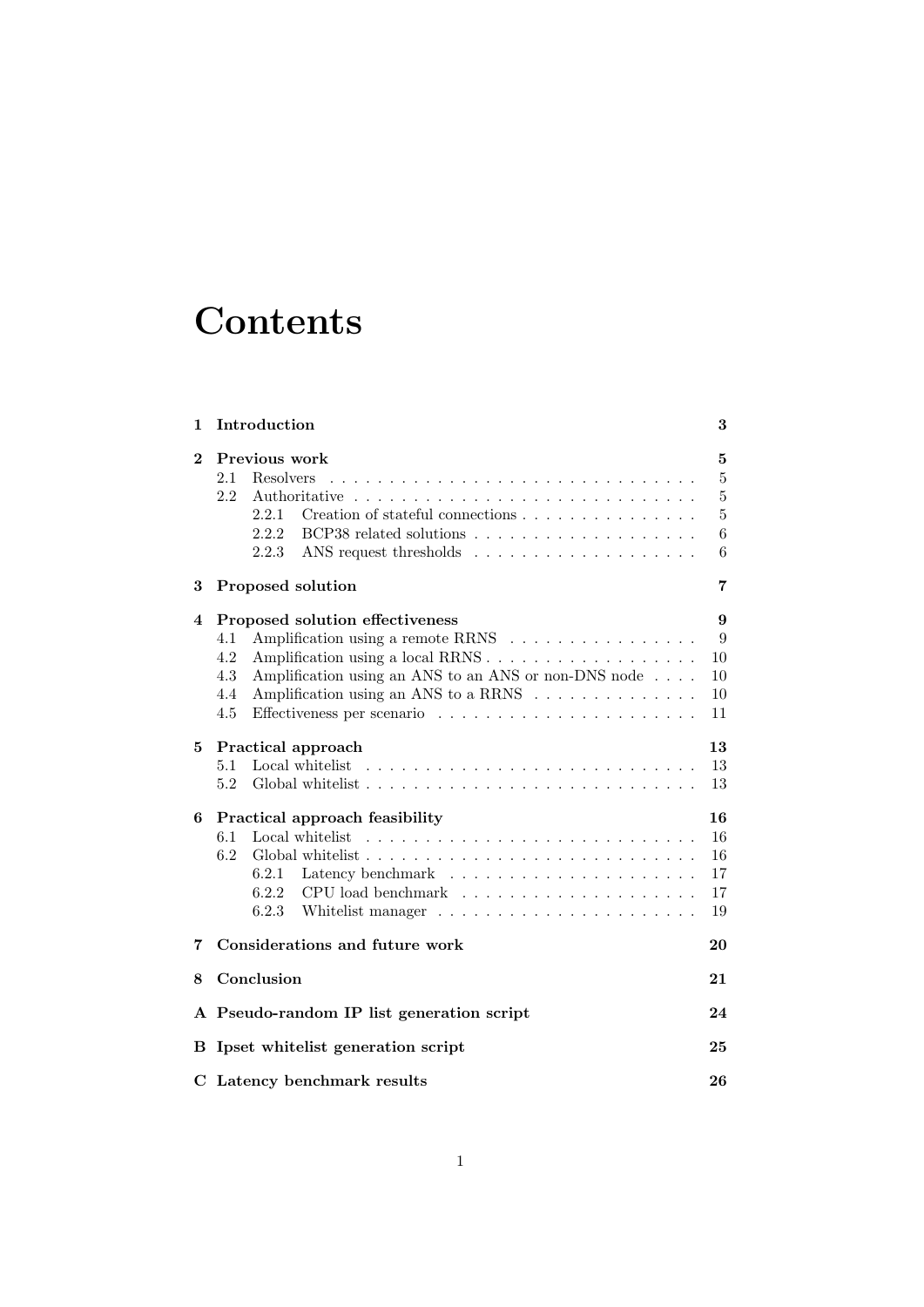| D CPU utilization benchmark results | $\bf 27$ |
|-------------------------------------|----------|
| E Global whitelist management tool  | 28       |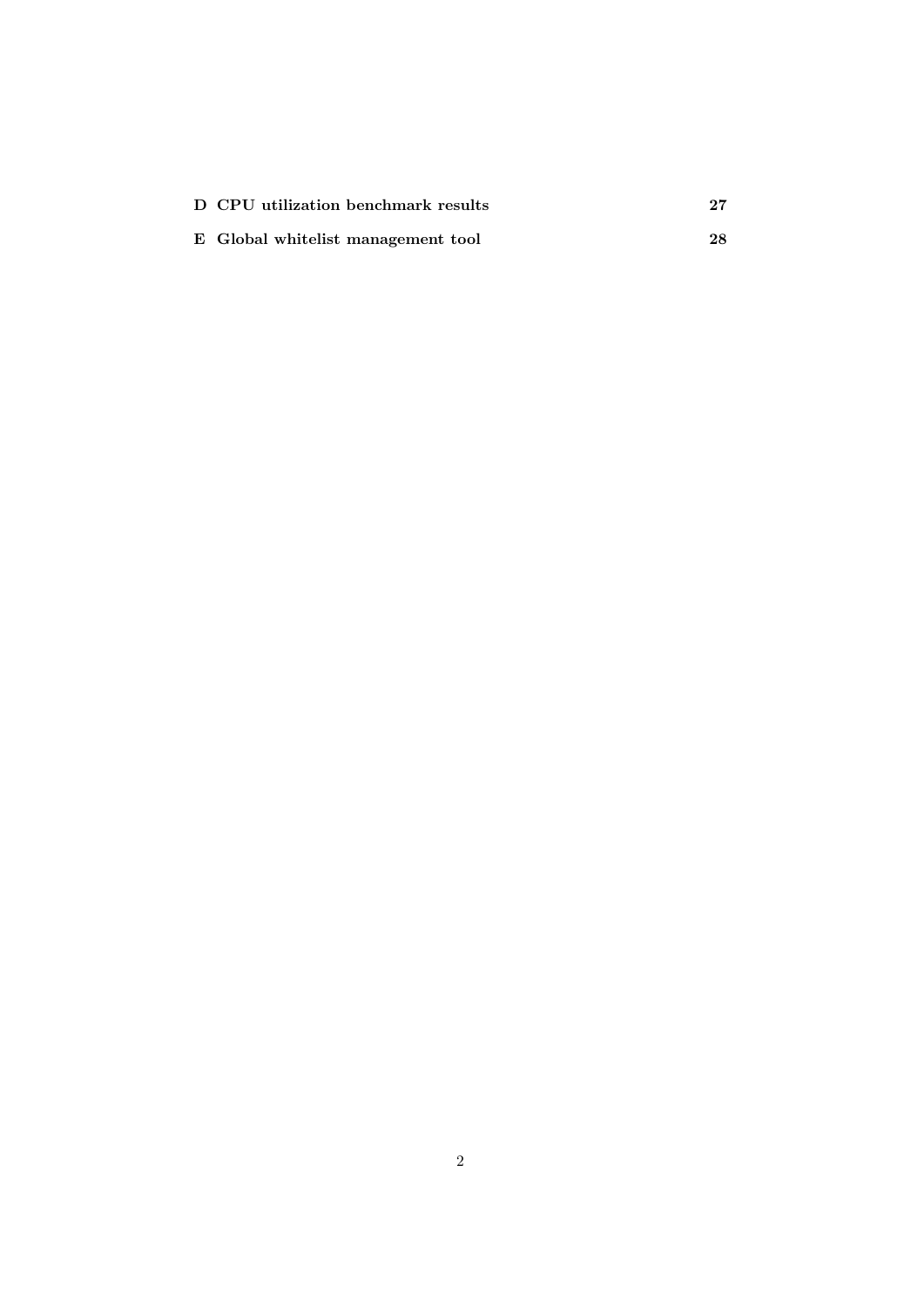## Introduction

Many actions on the Internet, such as visiting websites and sending emails, involve the translation from domain names to IP addresses. The Domain Name System (DNS)[10][11] is therefore a critical component of the Internet. Another use that DNS provides, is the ability to perform distributed denial-of-service (DDoS) attacks. The DDoS attack on Spamhaus (March 2013) is currently known as the biggest DDoS attack and was executed using DNS[14].

The DNS infrastructure consists of two elements. One element is the Recursive Resolving Name Server (RRNS). The RRNS is provided by Internet Service Providers (ISPs) to its customers and used as central point to query and cache Resource Records. The other element is the Authoritative Name Server (ANS). An ANS contains the original Resource Records.

The reason why DNS can be used to perform DDoS attacks is the combination of the used transport-layer protocol and the simplicity of the DNS protocol. The User Datagram Protocol (UDP)[12] is used for the transport of DNS requests and responses. Unlike the Transmission Control Protocol (TCP)[13], UDP does not use handshaking dialogues. The lack of handshaking dialogues creates the possibility to sent a UDP packet that contains a variable sized payload and a spoofed source address. When a DNS request is received by a DNS server it will reply with one response. Meaning, there is no detection of spoofed source addresses in the application layer either. This allows a DNS server to transfer data to a node that did not request for it.

The danger of sending unsolicited data using DNS depends on the effect of the amplification factor. A DNS response is typically bigger than a DNS request, hence an attacker can send significantly more data to the victim compared to original request. When all the downstream bandwidth of the victim's network is used to receive the DNS responses, the victim will not be capable to handle legitimate requests anymore.

According to the original DNS specification, a DNS response will fit in one UDP package and thereby is at most 512 bytes. Hence, when a 64 bytes request is sent the maximum amplification factor is 8:1. In 1999 the Extension mechanisms for DNS (EDNS0)[17] were introduced to exceed the maximum size of the response packet, hereby exceeding the maximum amplification factor as well. Nowadays DNS is also used to store cryptographic keys, for example for DNSSEC[3] and DKIM[2]. The relatively big size of these keys can be abused to create a large amplification factor. During the DNS Amplification Attack on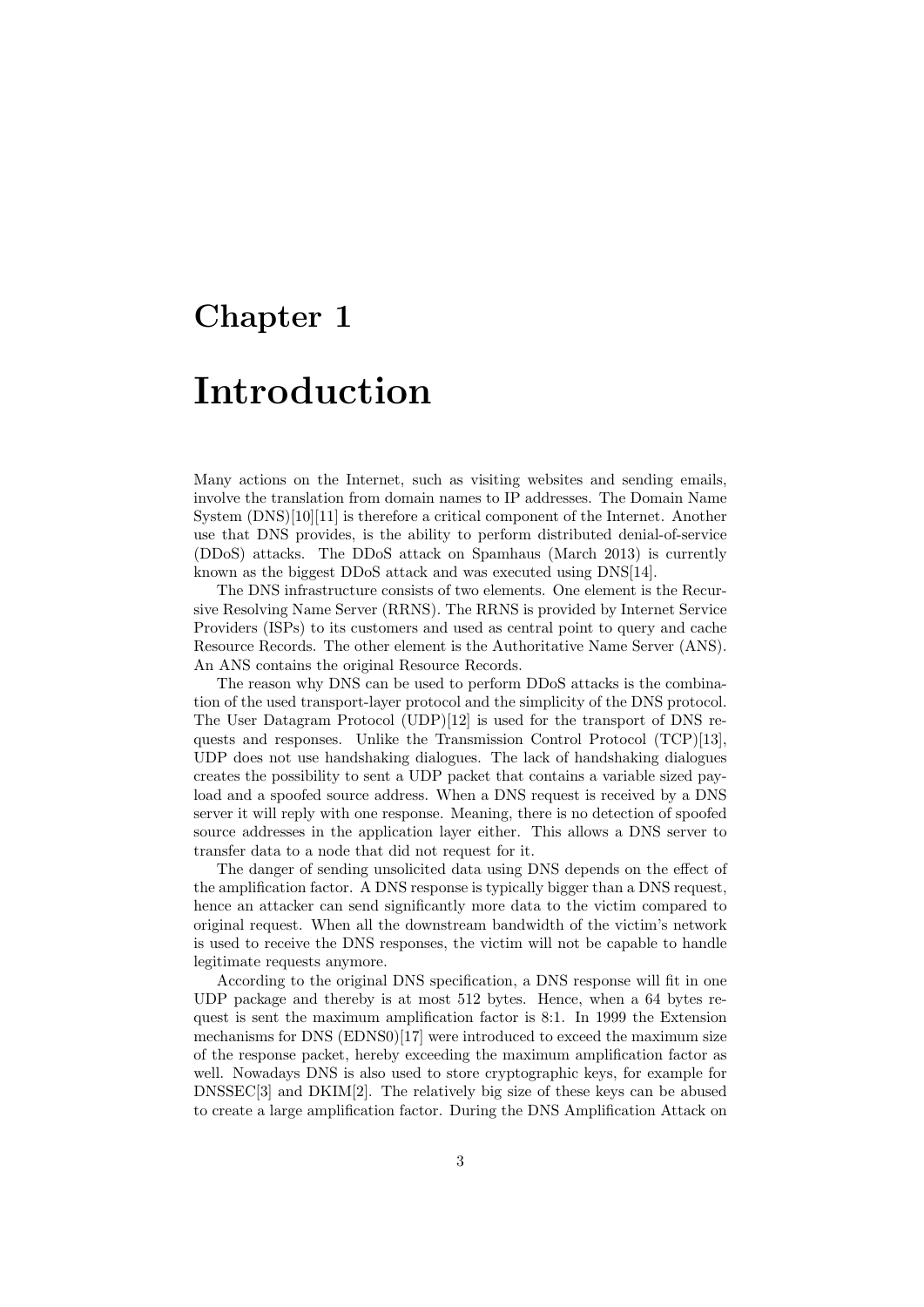Spamhaus, requests were made to retrieve DNS Resource Records for ripe.net. The amplification factor of these requests was 100:1[15].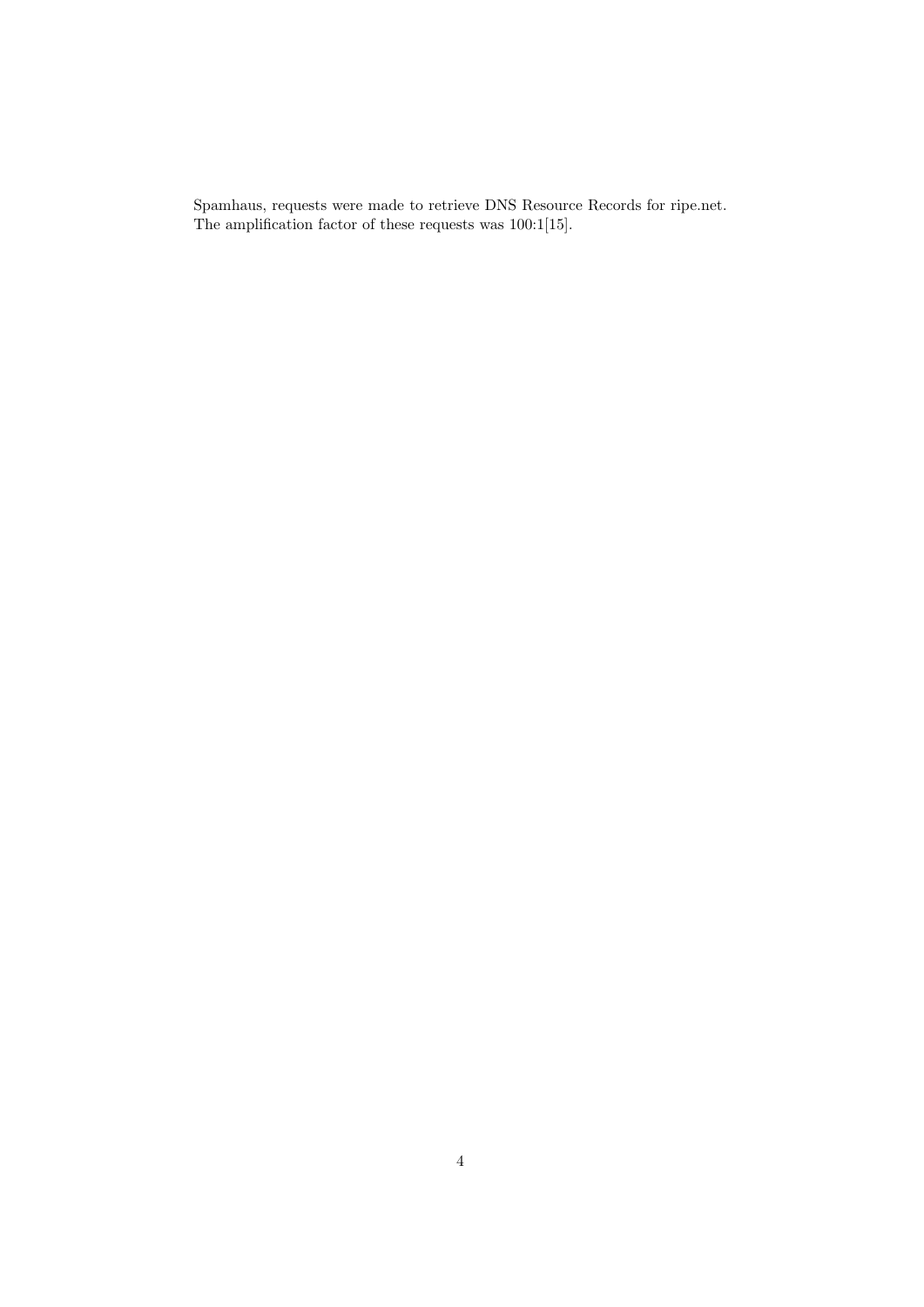## Previous work

Previous research is done on methods to prevent DNS Amplification Attacks from occurring on RRNSs and ANSs.

#### 2.1 Resolvers

Due to RFC5358[4], DNS Amplification Attacks that use a RRNS can be prevented by providing the DNS service to intended clients only. One of the suggested ways to do this, is by using IP address based authorization. The RRNS should only reply when the request is coming from a local (and authorized) IP. The network containing the RRNS should be protected against external address spoofing.

Restricting the access of a RRNS to local users is the advise in a report from the National Cyber Security Division, Department of Homeland security[6] too.

### 2.2 Authoritative

Preventing a DNS Amplification Attack on an ANS by confining access to local users is not a solution, since the service should be accessible to any user. Solutions to mitigate DNS Amplification Attacks on an ANS recommended in previous research can be divided into three categories: creation of stateful connections, BCP38 related solutions and ANS request thresholds.

#### 2.2.1 Creation of stateful connections

When the state of the connection between client and server can be stored, the possibility to spoof the source address can be avoided. The state is generated during the handshaking dialogue. DNS servers should only handle requests that contain a state agreed upon by both parties, thereby introducing a simple challenge-response mechanism.

Stateful connections can be created in the transport-layer. One way to achieve this is by handling the DNS traffic over TCP instead of UDP. Another way to create stateful connections is by saving states in the application-layer. Guo et al. proposed a method to implement this idea by using cookies between the requester and a firewall in front of the ANS[8]. Kambourakis et al. proposed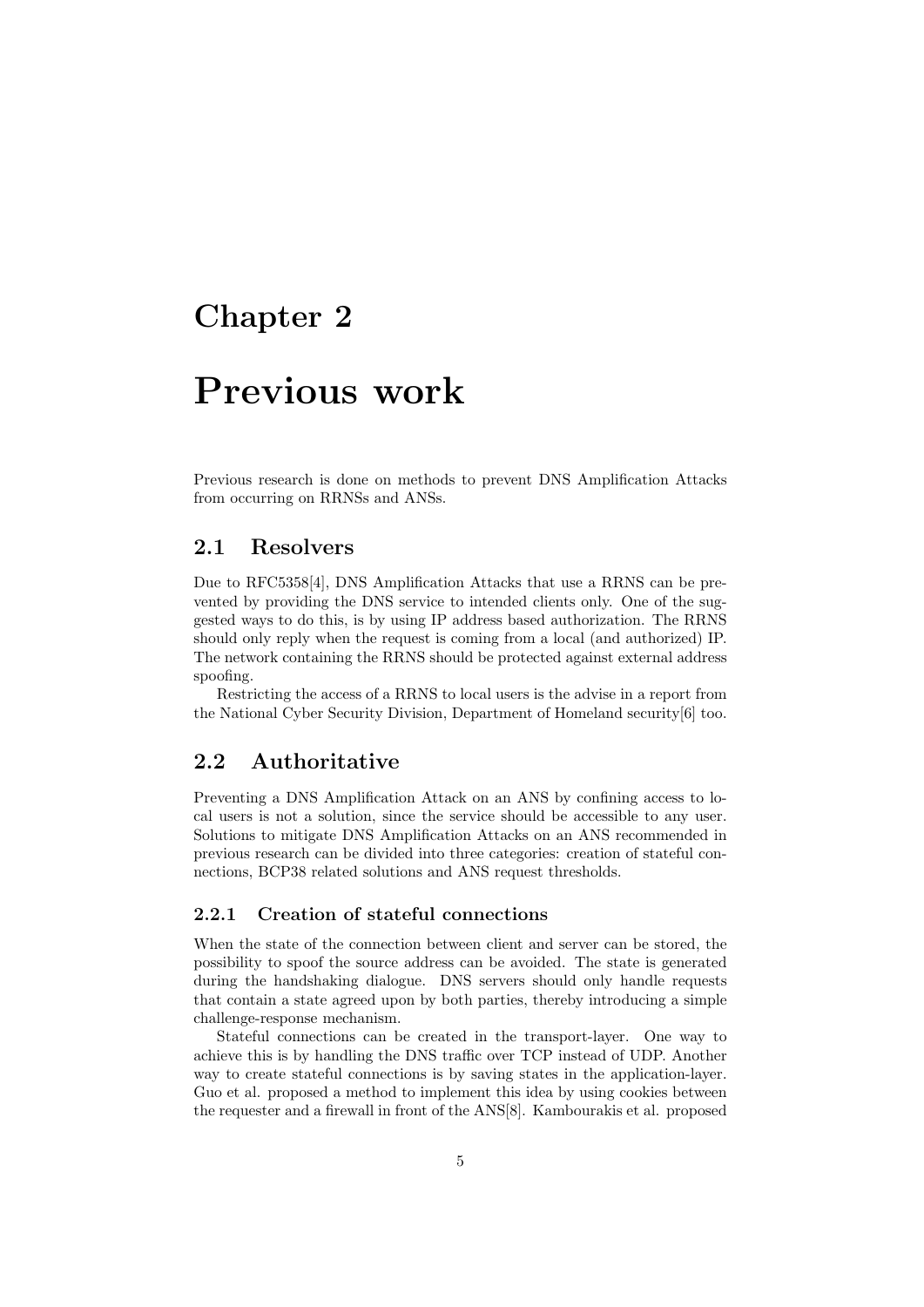a method requiring a validation on a RRNS whether a request was made after receiving a response[9]. TCPCT has been suggested to replace UDP for DNS, amongst others by Allen and William[1].

The disadvantages of storing states at a server is the establishment of new attack vectors. For example, it might be possible to create an unusual high amount of states which would result in an overload of the server. Hence, making it unavailable.

#### 2.2.2 BCP38 related solutions

Another way to prevent source address spoofing is by excluding the possibility of an UDP packet containing a source address of a node that is not in the sending network segment. A method to accomplish this is by implementing BCP38[7].

The disadvantage of this method is that the responsibility of preventing source address spoofing is situated at edge networks. When a malicious ISP refuses to implement source address inspection, the possibility to perform DNS Amplification Attacks from within that network remains unaltered.

#### 2.2.3 ANS request thresholds

The third category contains solutions in which the ANS decides whether the request should be answered or not.

Vixie proposed to do this, by using DNS Response Rate Limiting (DNS RRL)[16]. In DNS RRL the server keeps track of the amount of transmitted responses per subnet. When the amount of responses exceed a threshold, the server will stop sending replies to a specific IP or subnet. Donnerhacke introduced DNS Dampening[5]. DNS Dampening works with penalty points. Every DNS request will give the source address one point. When the amount of points exceed a threshold the server will drop all request containing that particular source address.

The disadvantage of using thresholds is the occurrence of false-positives. When many legitimate requests comes from one subnet, these requests might be dropped. On the other hand, a problem is the occurrence of false-negatives. When the attack is distributed over a number of different ANSs the number of requests of each ANS can remain under the specified threshold, meaning that the possibility to amplify requests can not be mitigated.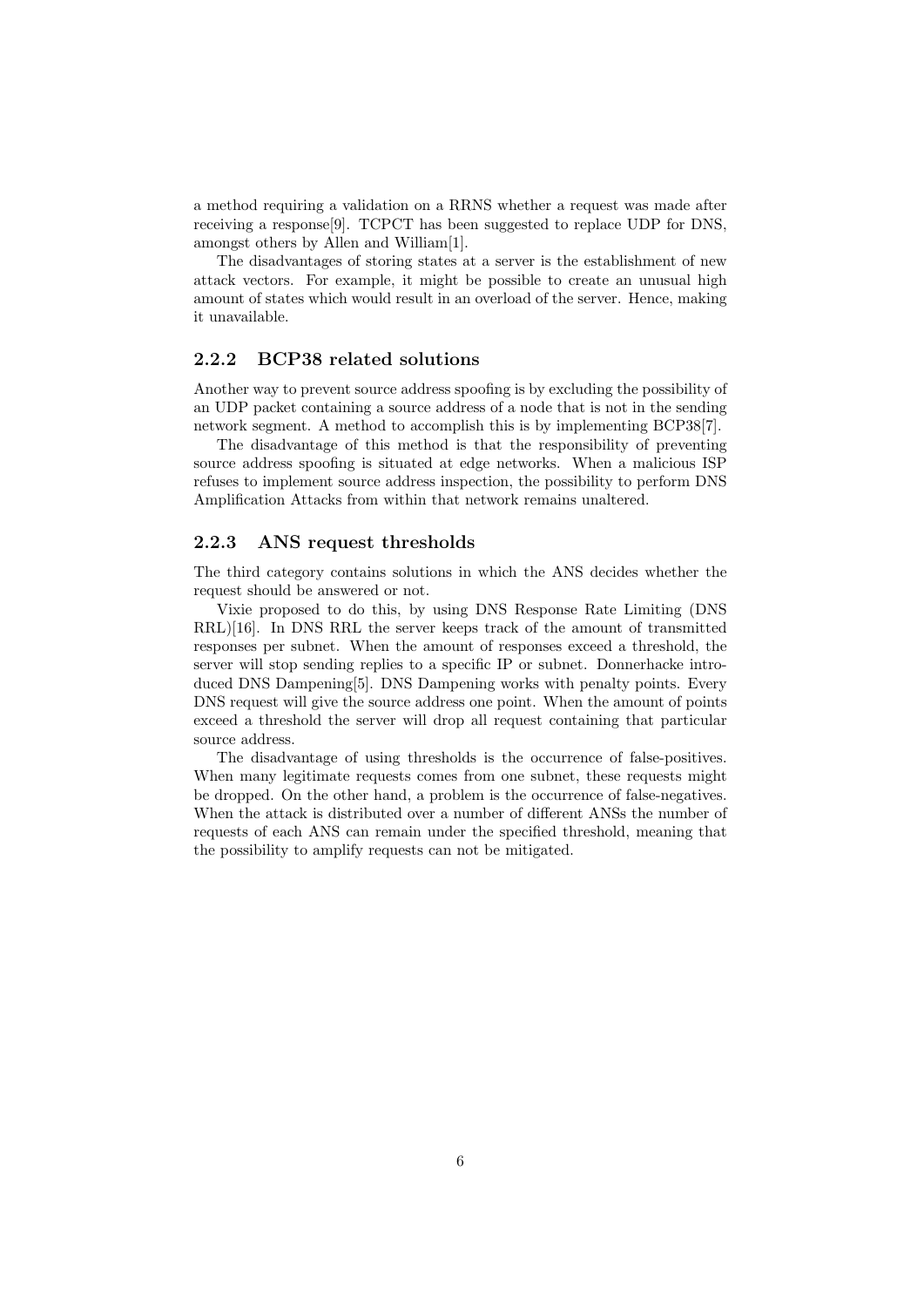## Proposed solution

A solution without the mentioned disadvantages is needed. For a RRNS this solution lies in solely handling requests coming from intended users. The IPs of these intended users are specified on a local whitelist. This model is displayed in figure 3.1. RFC5358[4] withholds the practical use of this solution at an ANS, for the obvious reason that is will limit the access to a domain.



Figure 3.1: RRNS whitelisting model

When looking at the distinction of the ANS architecture an the RRNS architecture, we can deduct that the intended users for ANSs are RRNSs. When looking at victims of DNS Amplification Attacks the opposite is shown. Victims are typically servers whose services are intended to be used by anybody, for example a webserver or an ANS, and not a RRNS.

By using a global whitelist that contains all RRNSs, the impact of DNS Amplification Attacks can be mitigated. ANSs should respond to requests regularly, when the source address in the requests is on the global whitelist. The same model as with RRNSs can be used. This solution excludes the possibility to perform a DNS Amplification Attack on an ANS or a non-DNS server.

At times it might be useful to have direct access to an ANS without the intervention of a RRNS, for example when debugging. Therefore, requests coming from an address that is not on the whitelist should not instantly get dropped. Instead, the IPs that are not on the whitelist should be handled as greylisted. When an IP is considered to be on the greylist, the ANS would limit the number of responses. This model is displayed in figure 3.2. The limit would prevent the possibility to transfer data with such a big amount that it could overload a server.

The server side source address verification rules for the proposed solution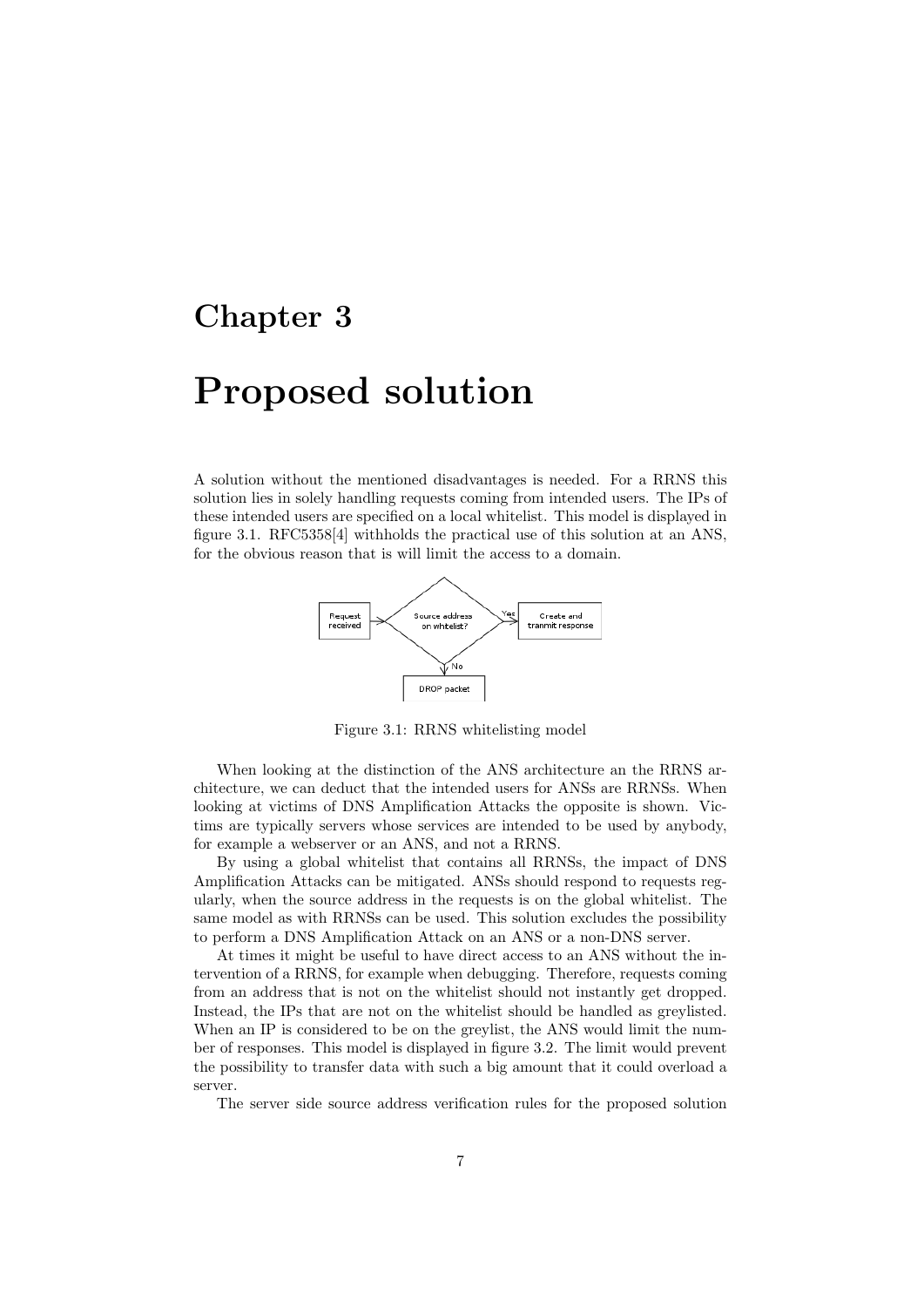

Figure 3.2: ANS white- and greylisting model

are:

- RRNS-1 source address of DNS request packet on the whitelist  $\rightarrow$  handle request normally;
- RRNS-2 source address of DNS request packet not on the whitelist  $\rightarrow$  drop request;
- ANS-1 source address of DNS request packet on the whitelist  $\rightarrow$  handle request normally;
- ANS-2 source address of DNS request packet not on the whitelist  $\rightarrow$  ratelimit response.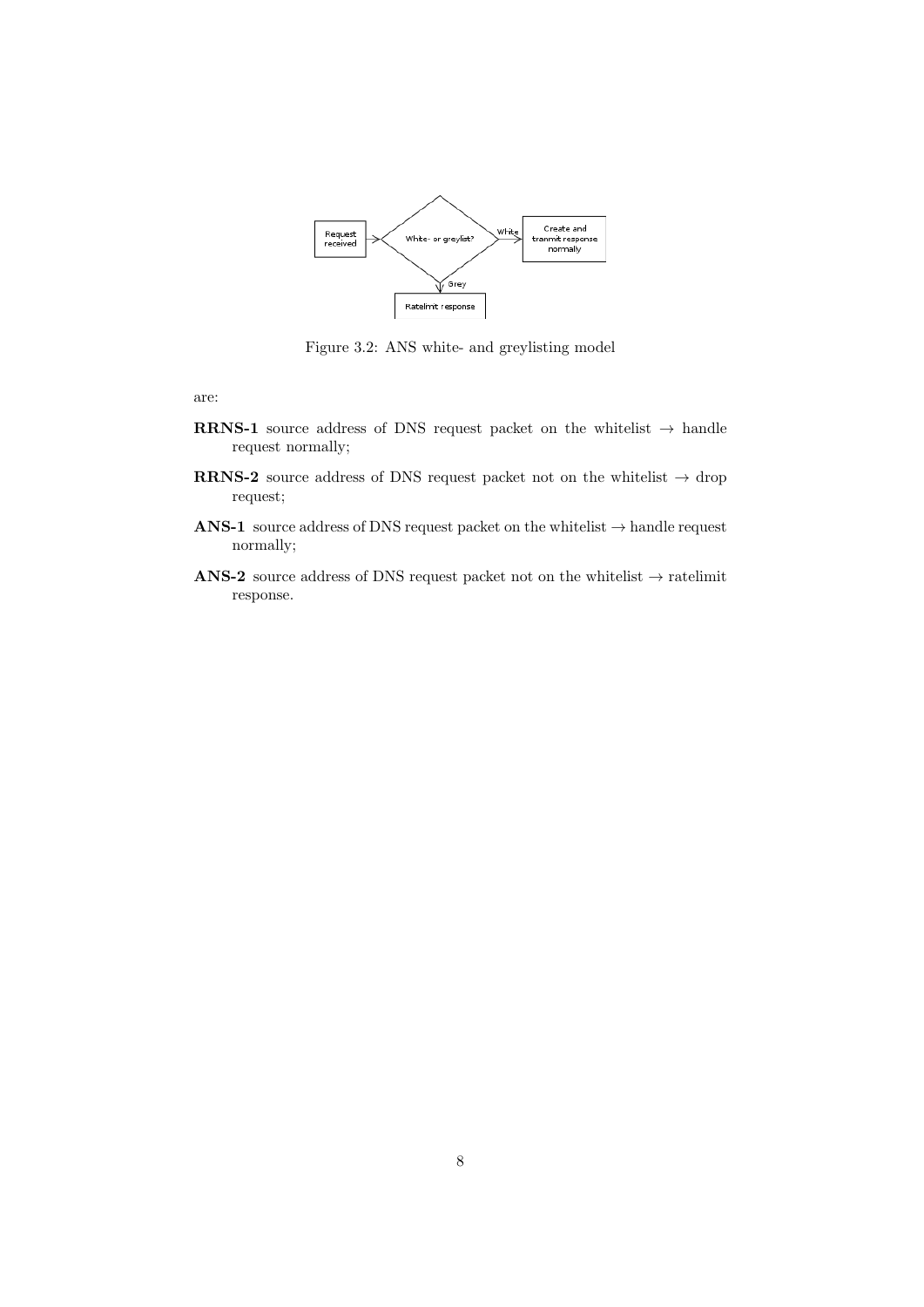# Proposed solution effectiveness

To prove the effectiveness of the proposed solution it is necessary to create an overview of all the variations on a DNS Amplification Attack. The different attack scenarios can be divided into four categories, which contain two or four scenarios:

### 4.1 Amplification using a remote RRNS

- Scenario 1 Attacker not located in network of victim; amplifier not located in network of victim and attacker; RRNS is used for amplification.
- Scenario 2 Attacker not located in network of victim; amplifier located in network of victim; RRNS is used for amplification.



Figure 4.1: Amplification using a RRNS. RRNS is not located in victims network, victim can be any type of node.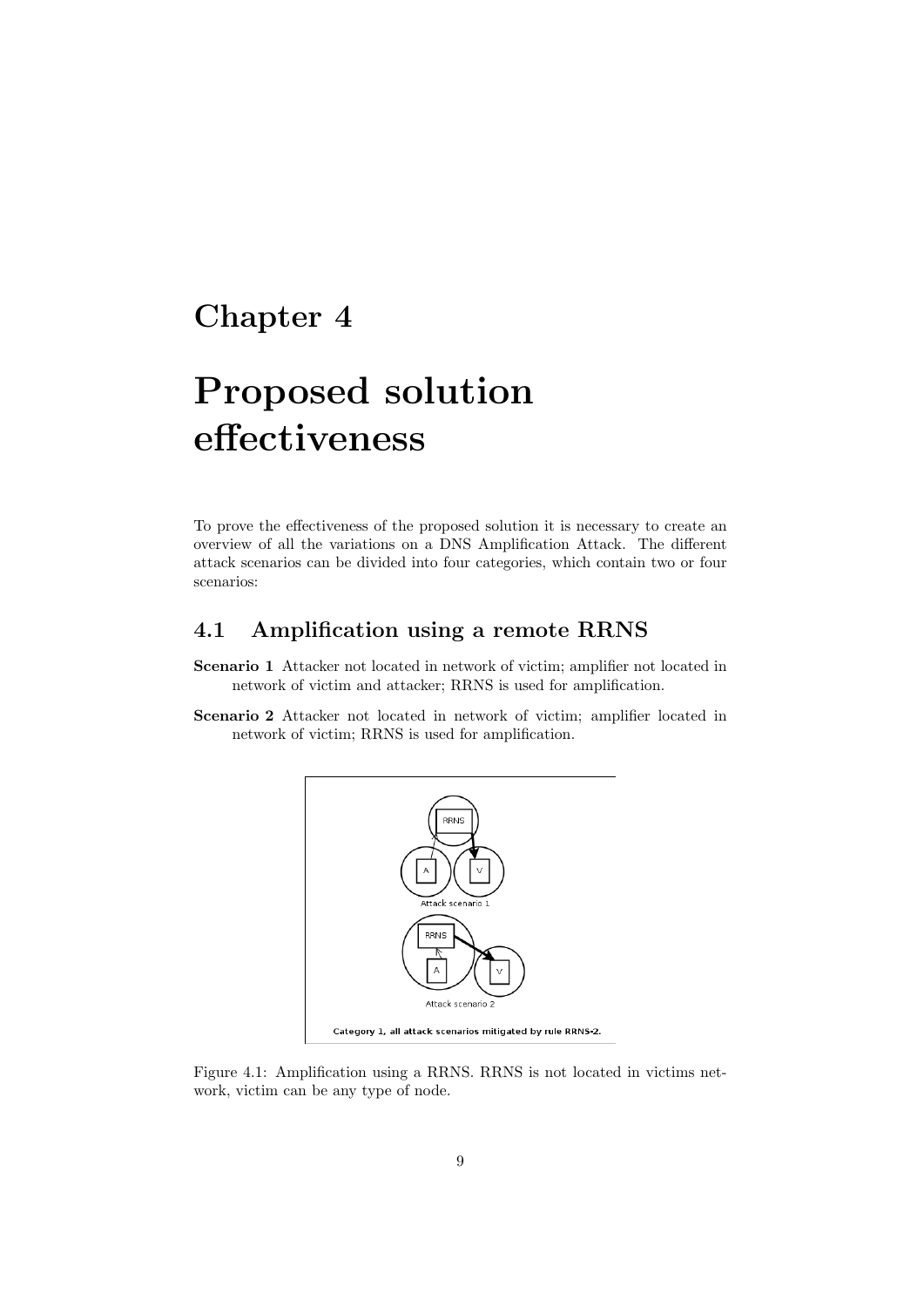#### 4.2 Amplification using a local RRNS

- Scenario 3 Attacker not located in network of victim; amplifier is located in network of attacker; RRNS is used for amplification.
- Scenario 4 Amplifier, attacker and victim are located in the same network; RRNS is used for amplification.



Figure 4.2: Amplification using a RRNS. RRNS is located in victims network, victim can be any type of node.

### 4.3 Amplification using an ANS to an ANS or non-DNS node

- Scenario 5 Attacker not located in network of victim; amplifier not located in network of victim and attacker; ANS is used for amplification; victim is not a RRNS.
- Scenario 6 Attacker not located in network of victim; amplifier located in network of victim; ANS is used for amplification; victim is not a RRNS.
- Scenario 7 Attacker not located in network of victim; amplifier is located in network of attacker; ANS is used for amplification; victim is not a RRNS.
- Scenario 8 Amplifier, attacker and victim are in the same network; ANS is used for amplification; victim is not a RRNS.

### 4.4 Amplification using an ANS to a RRNS

Scenario 9 Attacker not located in network of victim; amplifier not located in network of victim and attacker; ANS is used for amplification; victim is a RRNS.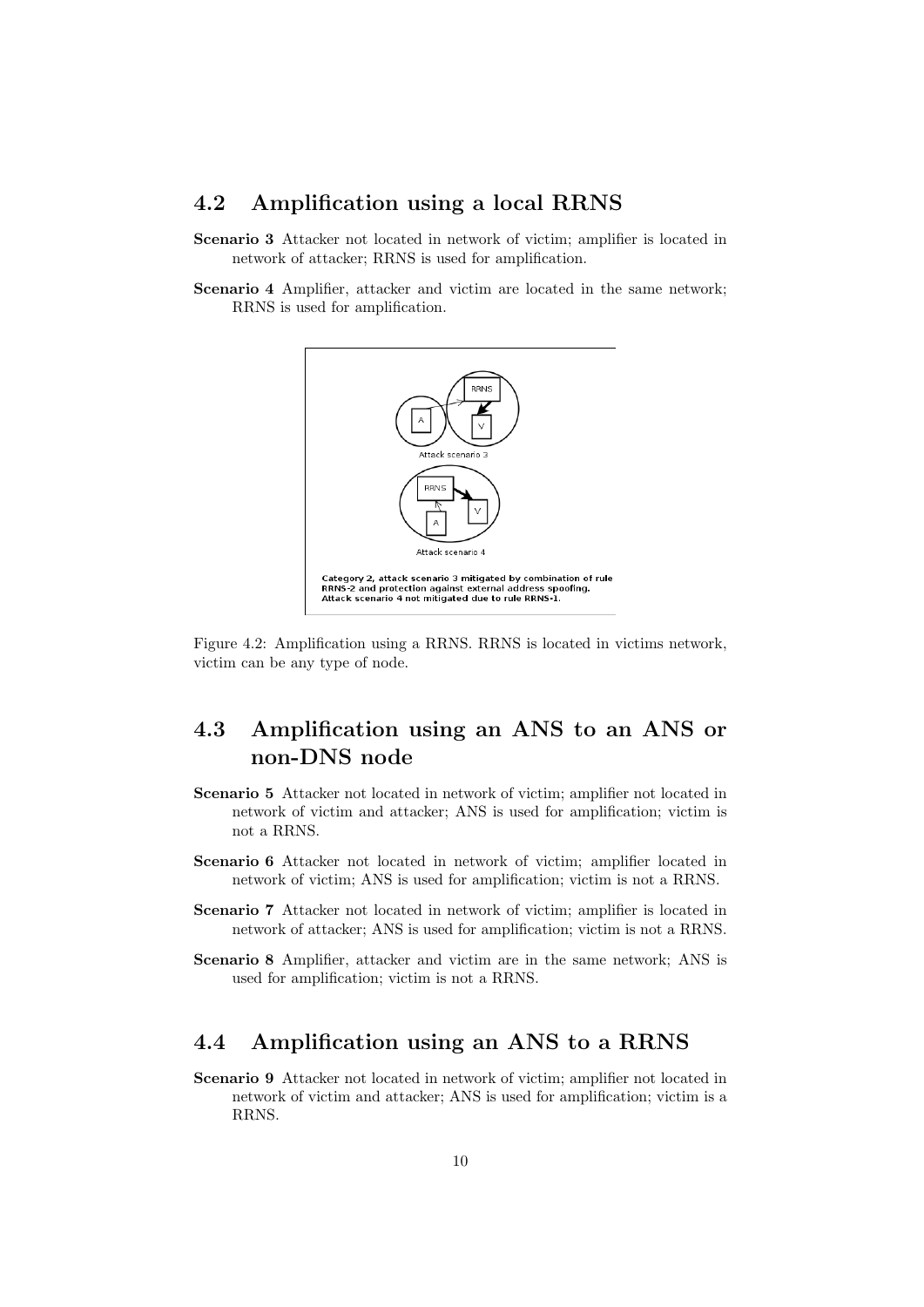

Figure 4.3: Amplification using a ANS. Victim can be an ANS or non-DNS node.

- Scenario 10 Attacker not located in network of victim; amplifier located in network of victim; ANS is used for amplification; victim is a RRNS.
- Scenario 11 Attacker not located in network of victim; amplifier is located in network of attacker; ANS is used for amplification; victim is a RRNS.
- Scenario 12 Amplifier, attacker and victim are in the same network; ANS is used for amplification; victim is a RRNS.



Figure 4.4: Amplification using a ANS. Victim is a RRNS.

### 4.5 Effectiveness per scenario

When a RRNS is configured to reply to requests coming from intended users only (rule RRNS-2), the attacks scenarios listed in the first category are prevented.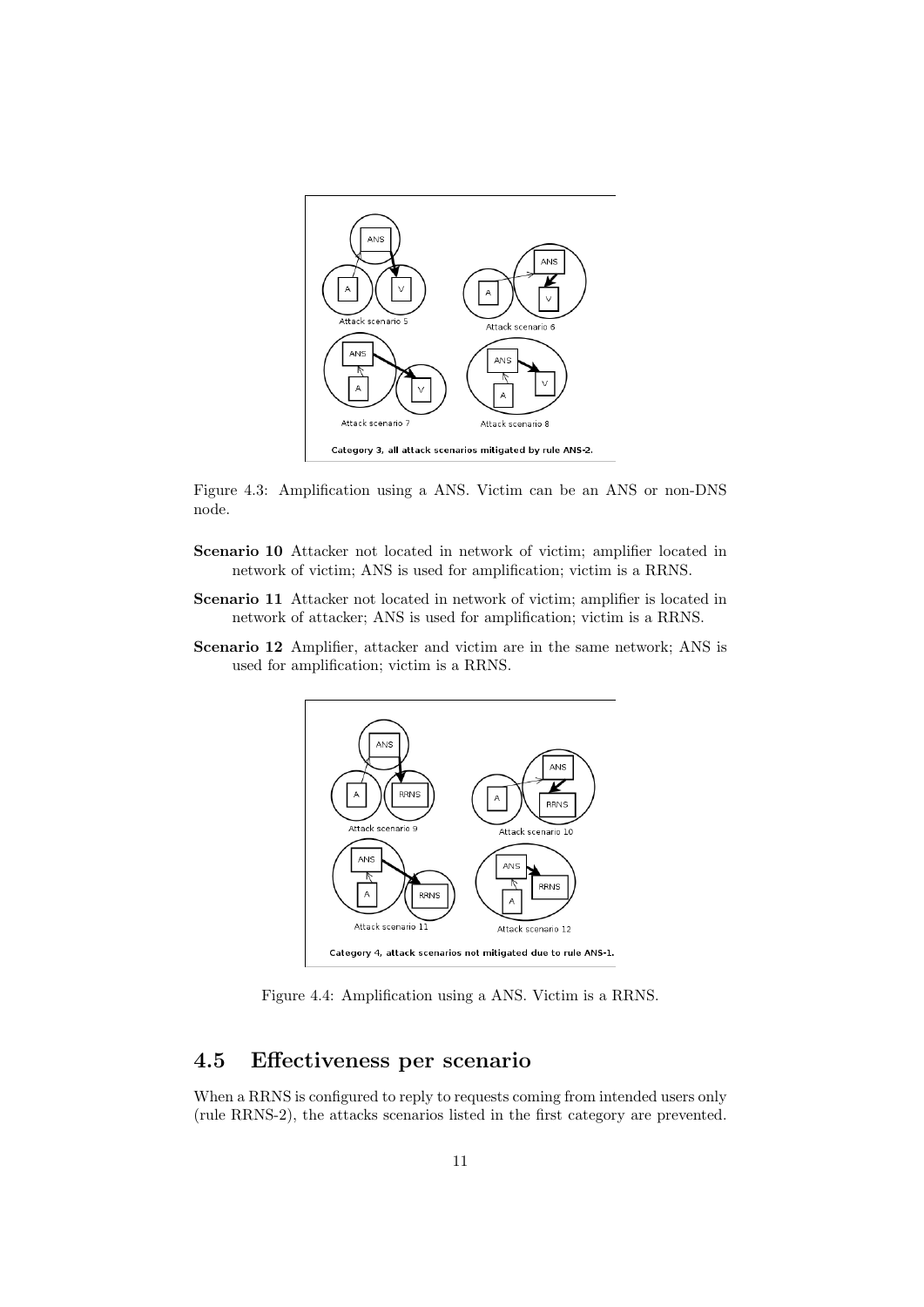When the network containing the RRNS is protected against external address spoofing, attack scenario 3 from the second category is prevented as well.

The attack to a local server using a RRNS, as shown in attack scenario 4, will remain possible due to rule RRNS-1. This possibility is not a big issue, since the victim can solve this problem by contacting his ISP. When BCP38 is implemented at the ISP, this type of attack will only work when the attacker and victim are located in the same network segment.

By implementing the global whitelist validation, all attack scenarios from the third category are prevented (rule ANS-2). The victims in these scenarios are not on a global whitelist, therefore the responses sent to those victims are limited.

Attacking a RRNS by amplifying data using an ANS will still be possible in the suggested solution. This attack scenario is, however, not common. Hence, all relevant attack scenarios are mitigated by implementing the proposed solution.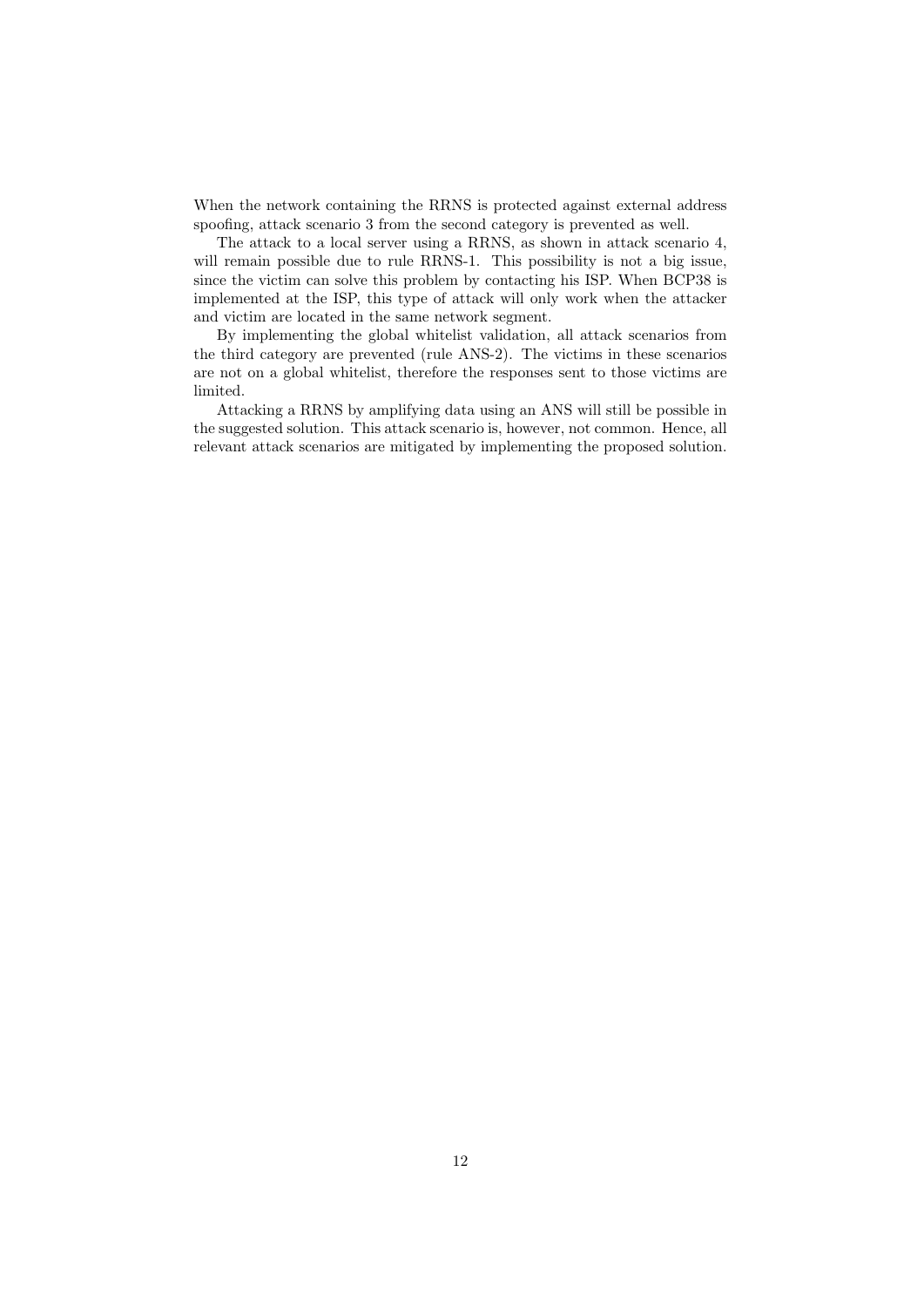## Practical approach

### 5.1 Local whitelist

RRNSs form the client-side part of the DNS and are therefore located at the network of an ISP or at a local network. At these locations it is known which IPs are used inside the network. Therefore, creating a local whitelist is an easy task.

### 5.2 Global whitelist

The need of a complete and up-to-date global whitelist demands an automated method to collect as many RRNSs as possible. Scanning the complete IP space as done by the Open Resolver  $Project<sup>1</sup>$  is not possible, because RRNSs using a local whitelist should not reply to request coming from the scanning node. Therefore, the action to whitelist a RRNS should be triggered from within the RRNS's network.

To make the whitelist as complete as possible, it should be possible for all the users of the network to participate in the collection process. Users should preferably be able to participate without the need to install software or without executing difficult tasks.

One way to use crowd sourcing to collect RRNS addresses, is by logging source addresses for DNS requests that are received at an ANS. Participants only have to resolve the IP of a domain in that case. The ANS for that domain should be configured to log all requests. There is, however, by default no way to verify that the source addresses in the requests are not spoofed.

Source address spoofing can be prevented by using handshaking dialogues. A handshaking dialogue can be implemented by generating an unique validation token for every received request at the ANS. The generated validation token will be included in the response that is sent to the RRNS. The RRNS should now send the validation token back to the ANS, thereby verifying that the token is received at a RRNS. It is clear that the original request does not contain a spoofed source address when the validation token sent by the RRNS equals the original generated token at the ANS.

<sup>1</sup>http://openresolverproject.org/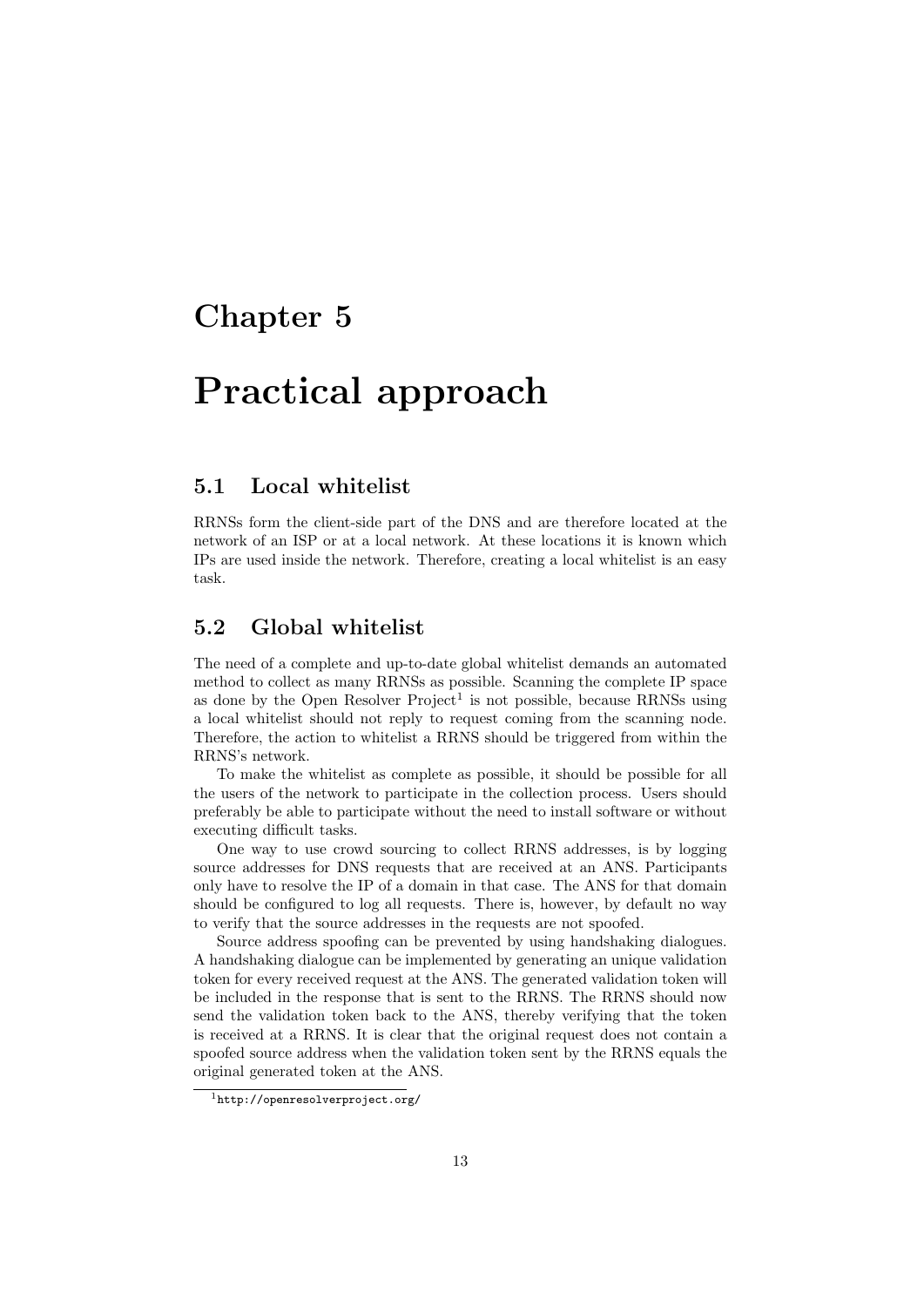It is possible to have the RRNS automatically re-send the validation token to the ANS. Section 3.6.2 (Aliases and canonical names) in RFC1034[10] states:

CNAME RRs cause special action in DNS software. When a name server fails to find a desired RR in the resource set associated with the domain name, it checks to see if the resource set consists of a CNAME record with a matching class. If so, the name server includes the CNAME record in the response and restarts the query at the domain name specified in the data field of the CNAME record. The one exception to this rule is that queries which match the CNAME type are not restarted.

This behavior can be used to create the handshaking dialogue. The ANS used for the whitelist generation should always respond with a CNAME containing the validation token. The RRNS will now resent the validation token in the attempt to resolve the CNAME. The steps for executing a handshaking dialogue over the DNS protocol are:

- 1. Client sent request for A record to RRNS
- 2. RRNS sent request for A record to ANS
- 3. ANS generates validation token and stores this token, together with the source address of the request, in a database
- 4. ANS replies to RRNS with a CNAME resource record. The validation token will be included in the data field of the CNAME record. The validation token will be succeeded with the domain name of the ANS.
- 5. The RRNS received a CNAME while requesting an A record, therefore a new request will be executed. A request to resolve the CNAME containing the validation token is sent to the ANS.
- 6. The ANS can mark the source address corresponding with the validation token as validated. Finally the requested A record can be returned.

These steps are displayed in the sequence diagram in figure 5.1.

By exporting all source addresses from the database that are marked as validated, a global whitelist is generated.

An attacker can add a server to the whitelist if he is able to retrieve the validation token transmitted to that server. This can be done by having access to the system or by successfully performing a Man-in-the-Middle attack. Another way of retrieving the right validation token is by using brute forcing techniques, i.e. trying all possibilities. The risk of brute force attacks can be mitigated by limiting the time window in which a validation token is valid.

For this research, the custom ANS software is developed using python and the Twisted<sup>2</sup> library. The validation tokens and whitelist entries are stored in a MySQL database.

<sup>2</sup>http://twistedmatrix.com/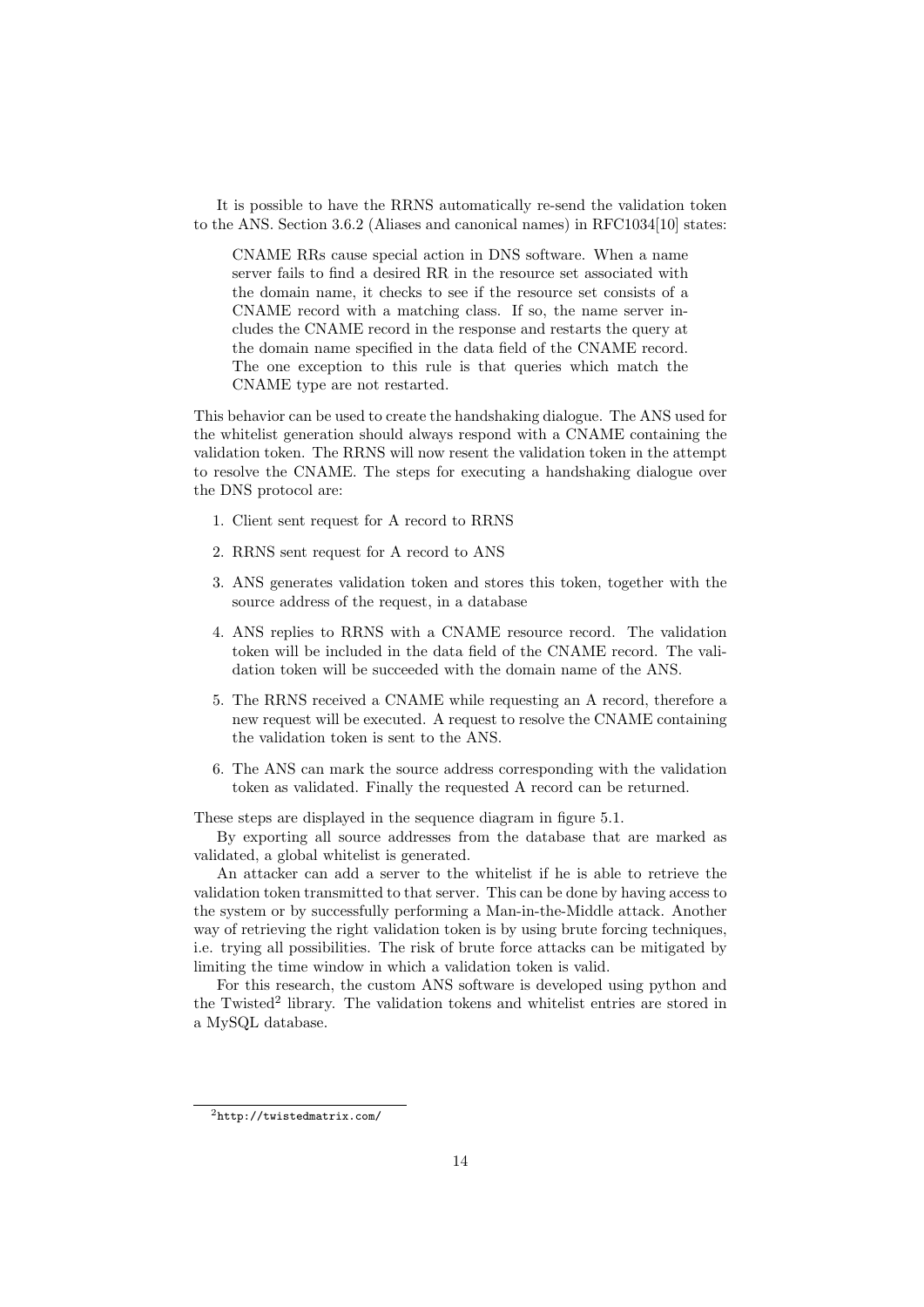

Figure 5.1: Handshaking dialogue using CNAME resource records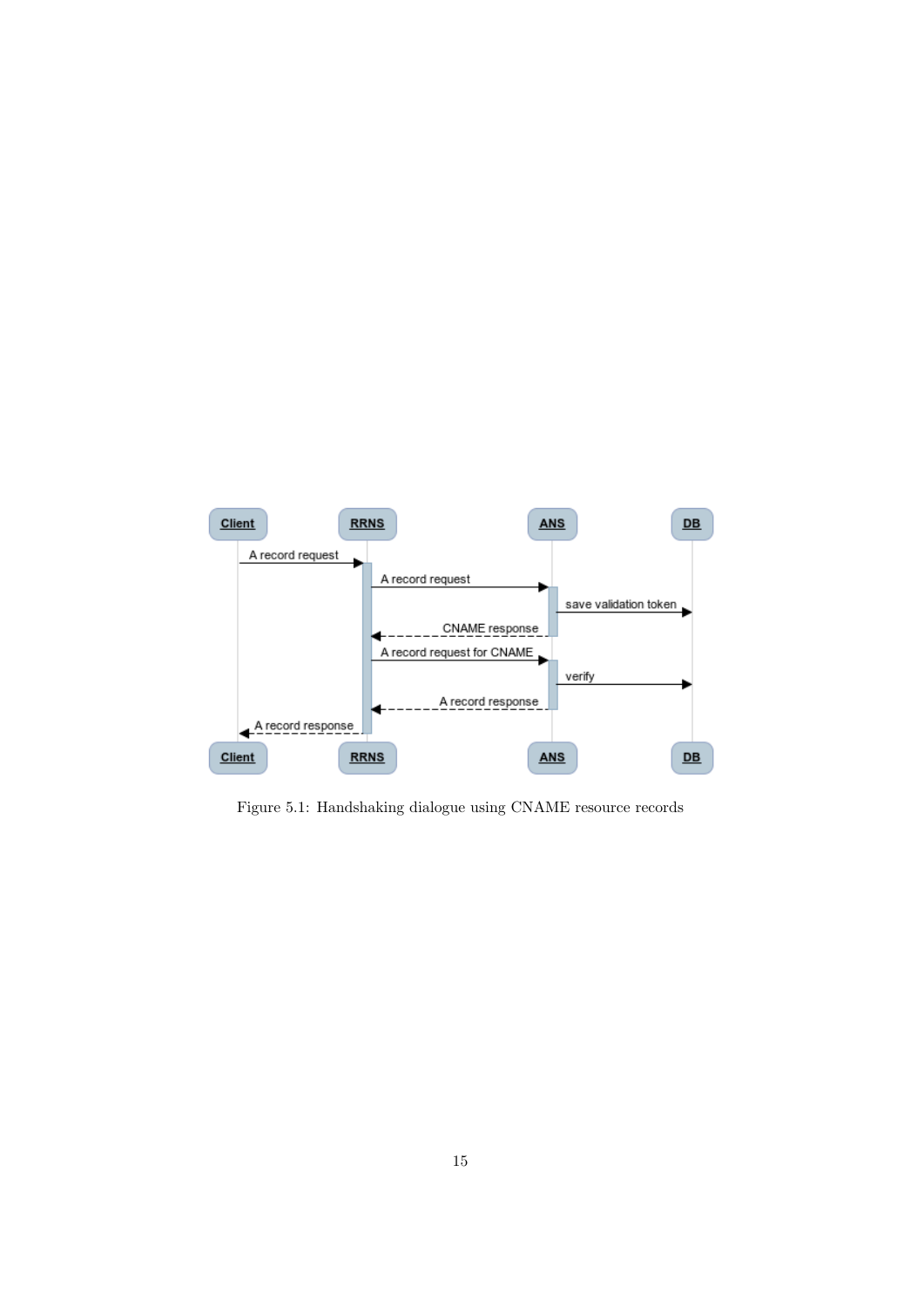# Practical approach feasibility

#### 6.1 Local whitelist

All modern RRNS software offers the possibility to limit requests using a local whitelist. Enabling the use of local whitelists therefore only requires a change in the RRNS configuration.

#### 6.2 Global whitelist

ANS software does not provide the possibility to rate limit greylisted IPs. The access control solutions that are available are designed for the use of a local whitelist. It is not suitable for the high amount of entries that are available in the global whitelist.

One location to include this additional software is in the code of the ANS software. Unfortunately this will introduce some drawbacks. This solution requires that the whitelist check has to be included in all available ANS software. It will take a long time to finis, while there is a demand for a solution as soon as possible.

Another method to perform global whitelist validation is by using firewall software. Firewalls are specialized in dropping packets that meet a specified rule. When using a firewall, a portable solution for multiple platforms is available.

To ensure a high adoption of global whitelist validation, the impact on the performance of the DNS service caused by the validation should be limited. Two benchmarks were executed to measure the impact.

Two identical servers (Dell PowerEdge R210, Intel Xeon L3426, 8GB RAM) were used for the benchmarks. The two servers were connected with each other using an Ethernet crossover cable. On the first server the DNS software and firewall were installed.  $BIND<sup>1</sup>$  was used as DNS software, iptables<sup>2</sup> as firewall. Ipset<sup>3</sup>, an iptables extension, was used to store the whitelist entries in a way

<sup>1</sup>http://www.isc.org/downloads/bind/

<sup>2</sup>http://www.netfilter.org/projects/iptables/index.html

<sup>3</sup>http://ipset.netfilter.org/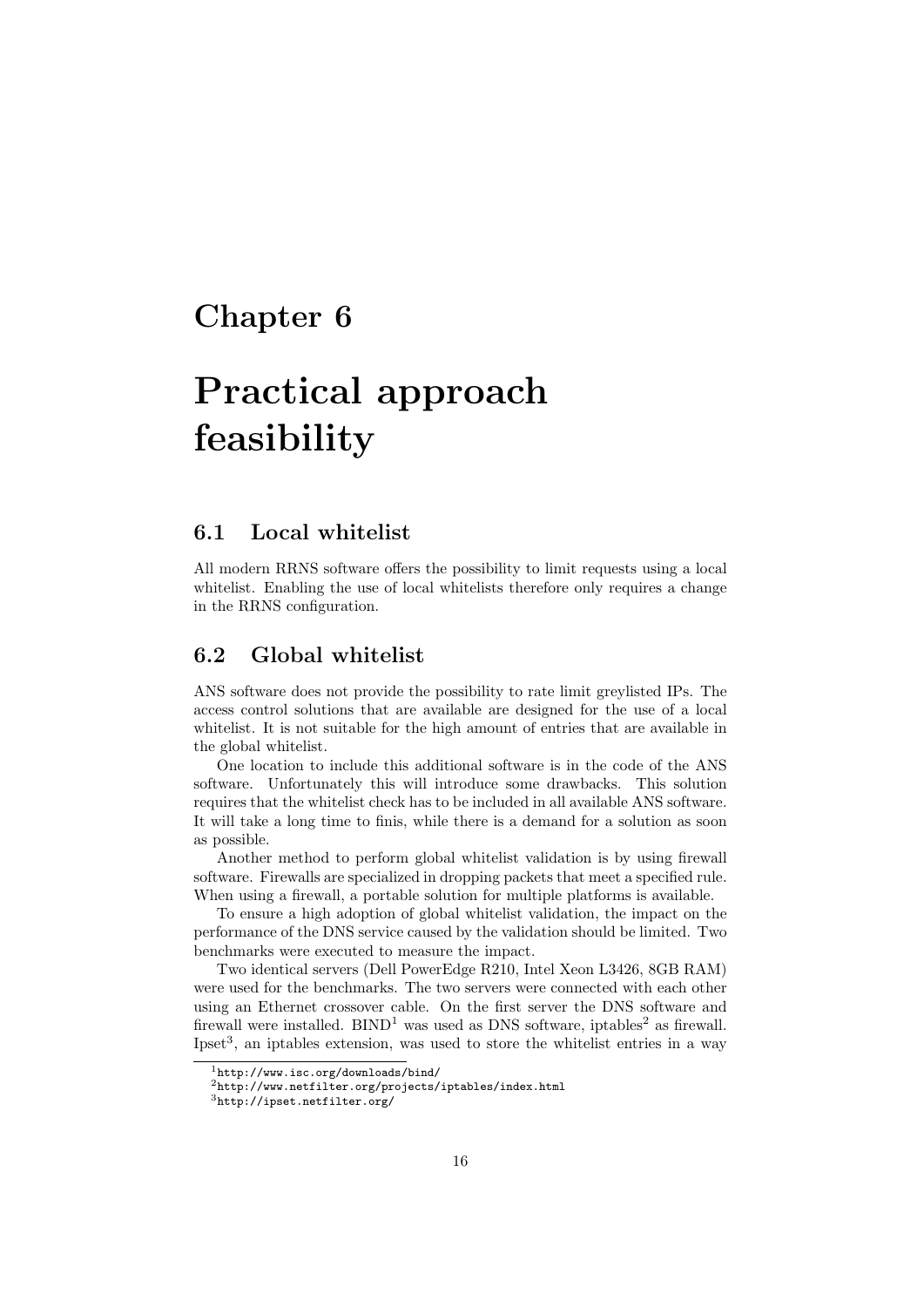that can be used in an iptables rule.

The second server was deployed as monitor for the measurements. Dnsper<sup>4</sup> was used to send DNS requests and to measure the latency between sending the request and receiving a response. The DNS requests were coming from the test file<sup>5</sup> offered by Nominum.

#### 6.2.1 Latency benchmark

The goal of the first benchmark was to see the difference in latency when using a large amount of entries in ipset. The benchmark was executed with 21 different ipset lists. The number of entries in these lists range from 0 to 1 million IPs, with intervals of 50 thousand.

The script used to create pseudo-random IPs from the whitelists is listed in Appendix A. The script used to create the ipset lists is listed in Appendix B. The iptable rules used during the benchmark on the DNS server are:

```
iptables -A INPUT -m set --match-set <ipsetname> src -j DROP
iptables -A INPUT -j ACCEPT
```
When the source IP matches the whitelist the lookup will stop, resulting in a lower latency. To prevents this it was made sure that the IP of the monitor system was not whitelisted. The command used to execute the benchmarks is:

dnsperf -d queryfile-10million -s 192.168.1.50 -Q 200000

The Q parameter limits the maximum number of DNS requests send per second. By limiting at 200 thousand requests we can make sure that the CPU of the monitor server is not completely used, which could alter the results.

For all performed benchmarks, using the 21 different ipsets, the average latency over one million requests is around 0.13 milliseconds. From these results, the conclusion can be drawn that the latency for DNS lookups does not increase when a whitelist containing one million IPs is used. The benchmark results are displayed in the chart in figure 6.1. Appendix C provides a complete overview of the results.

#### 6.2.2 CPU load benchmark

The goal of the second benchmark is to measure difference in CPU load on the DNS server when it is configured to limit access to global whitelisted IPs. The benchmark consists of three test-scenarios:

- No iptables Measurements of the DNS server's CPU load when no global whitelist validation is performed.
- Whitelisted Measurements of the DNS server's CPU load which is configured to perform global whitelist validation. In this scenario, the IP of the monitor server is on the whitelist.

<sup>4</sup>http://www.nominum.com/support/measurement-tools/

<sup>5</sup>ftp://ftp.nominum.com/pub/nominum/dnsperf/data/queryfile-example-10million-201202. gz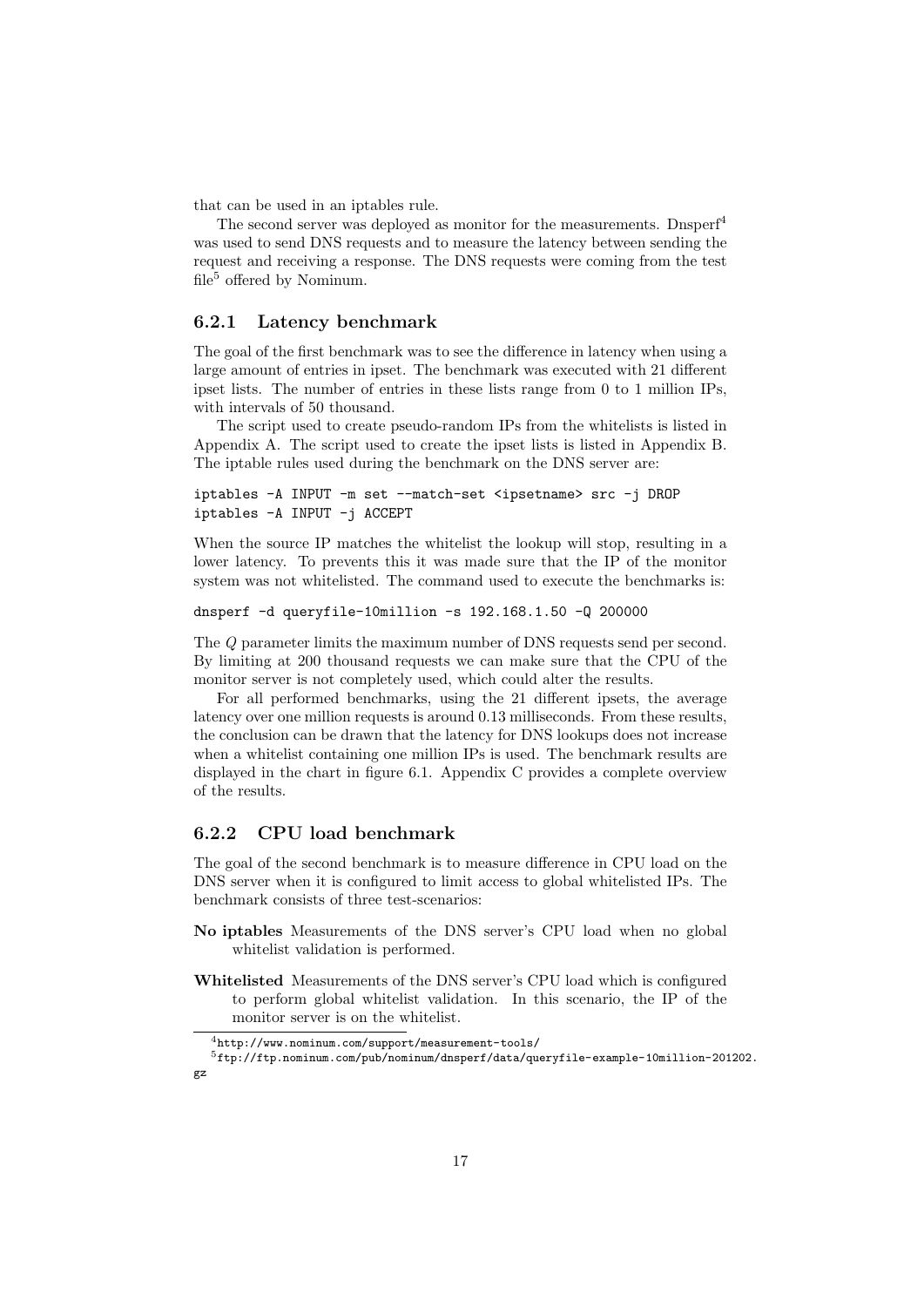



Figure 6.1: Latency when using ipset

Greylisted Measurements of the DNS server's CPU load which is configured to perform global whitelist validation. In this scenario, the IP of the monitor server is not on the whitelist. The firewall should therefore rate limit request coming from the monitor server.

For the last two scenarios a whitelist containing one million IPs was used.

The CPU utilization on the DNS server is the average of four measurements, each running for 15 seconds. The tool used to measure the CPU load is sar. The executed command is:

sar -u 15 4

The iptables rules used in this benchmark that accept packets coming from whitelisted IPs and ratelimit packets coming from greylisted IPs are:

```
iptables -A INPUT -p udp --dport 53 -m set --match-set whitelist
 src -j ACCEPT
iptables -A INPUT -p udp --dport 53 -m recent --rcheck --seconds
 10 --hitcount 2 --name GREYLIST -j DROP
iptables -A INPUT -p udp --dport 53 -m recent --set --name
 GREYLIST -j ACCEPT
```
The dnsperf command was executed nine times for each scenario. During the nine measurements, the amount of requests send per second was increased. The number of requests send per second ranged from 0 to 200 thousand and increased with an interval of 25 thousand at each measurement. The executed dnsperf command is:

dnsperf  $-d$  queryfile-10million  $-s$  192.168.1.50  $-Q$  <requests\_per\_second>

This benchmark showed that the CPU utilization of the DNS server does not increase when iptables is configured to perform global whitelist validation. Rate limiting requests did not consume enough CPU load to be visible in the results. Because BIND does not have to handle limited requests, the CPU load is a lot less when using rate limiting. These results are displayed in the chart in figure 6.2. See Appendix D for the complete benchmark results.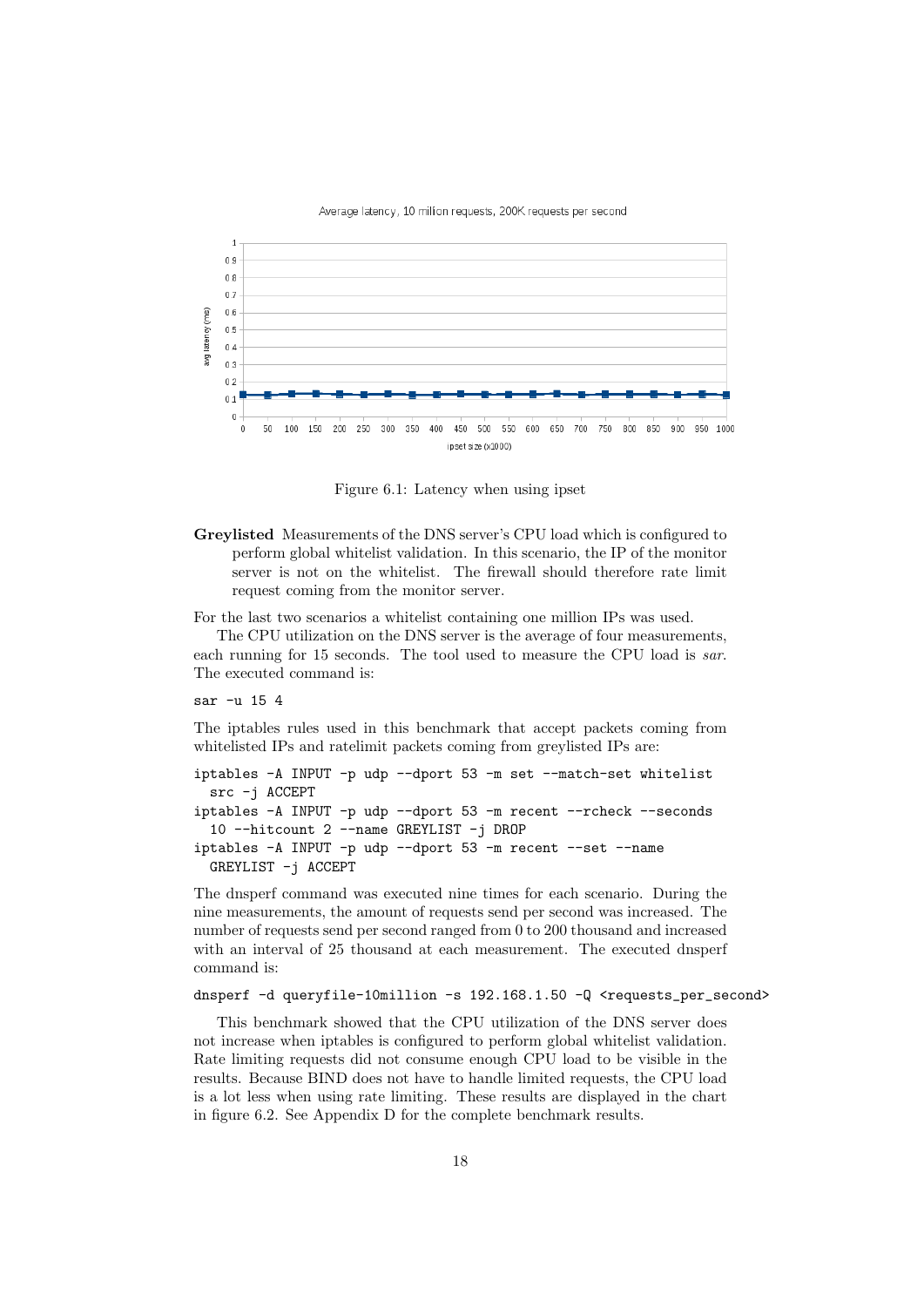

Figure 6.2: CPU load when using ipset

#### 6.2.3 Whitelist manager

To simplify the implementation of global whitelist validation, the global whitelist management tool is developed. This tool downloads the most recent list of RRNS IPs and validates its integrity using md5 hashes. After downloading the list an ipset is created and all downloaded IPs are added to the list. Finally the tools add the right rules to iptables. The tool is provided under the MIT license and is listed in Appendix E.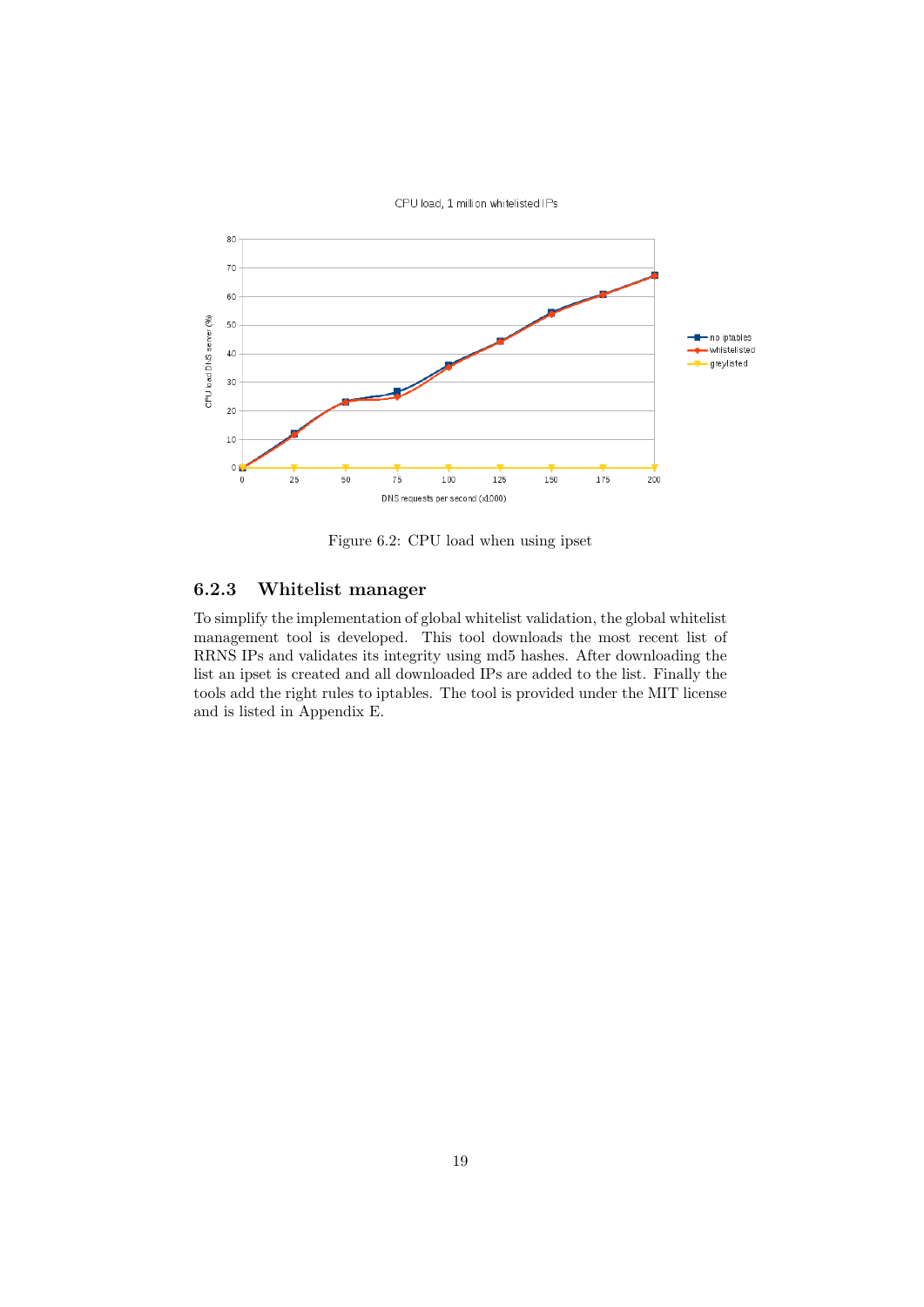# Considerations and future work

The feasibility of the practical approach depends on whether or not enough RRNS servers can be collected by our custom ANS software. After all RRNSs are collected by means of crowd sourcing, the global whitelist validation can be applied without negative impact.

For this research benchmarks were performed to measure the impact of validating global whitelists using iptables. Iptables is included in the Linux kernel and therefore not portable to different operation systems. Future research can be done for performance benchmarks on firewall software that is used by different operating systems. Widely used firewall software for BSD based operating systems is  $PF<sup>1</sup>$ . We do not see a reason to suspect worse performance when using different firewall software.

 $\frac{1}{1}$ http://www.openbsd.org/faq/pf/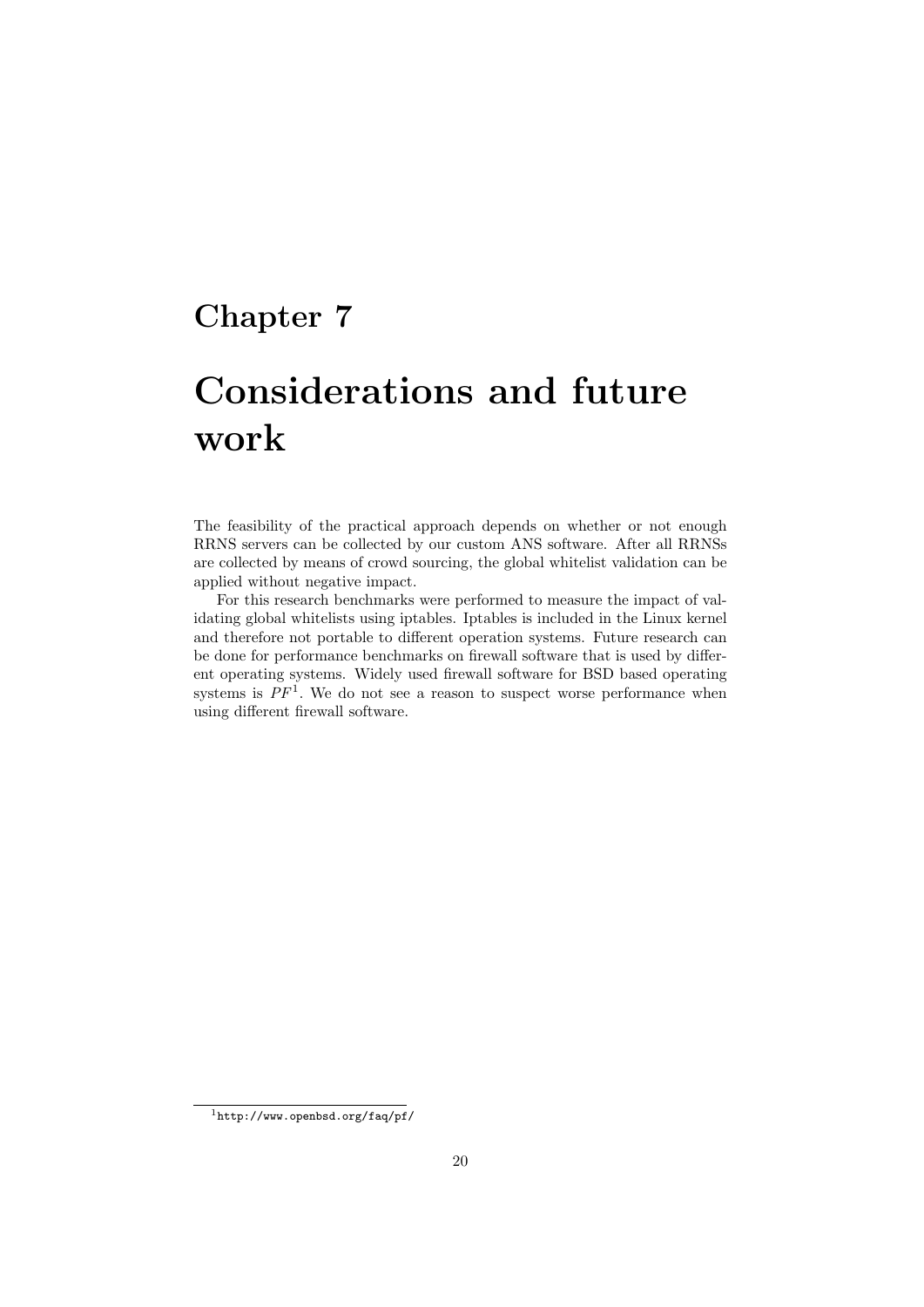## Conclusion

This research proposes to mitigate DNS Amplification Attacks by limiting DNS services to intended users. Intended users for RRNSs are local users, intended users for ANSs are RRNSs.

Whitelists are needed to specify the intended users. Creating a whitelist for a RRNS is easy, since the local users are known by the network administrator. This paper proposes a method to generate a whitelist containing all global RRNS servers to be used by an ANS.

Applying a global whitelist can be done using standard firewall software. This research shows that there is no noticeable performance impact when 'iptables' is used for global whitelist validation. It is suggests that greylisting is applied to ANS servers to allow for debugging.

To prove that the proposed solution mitigates DNS Amplification Attacks, all relevant attack scenarios are evaluated. This research also proves that the proposed solution is practically feasible, assuming enough RRNS servers can be collected.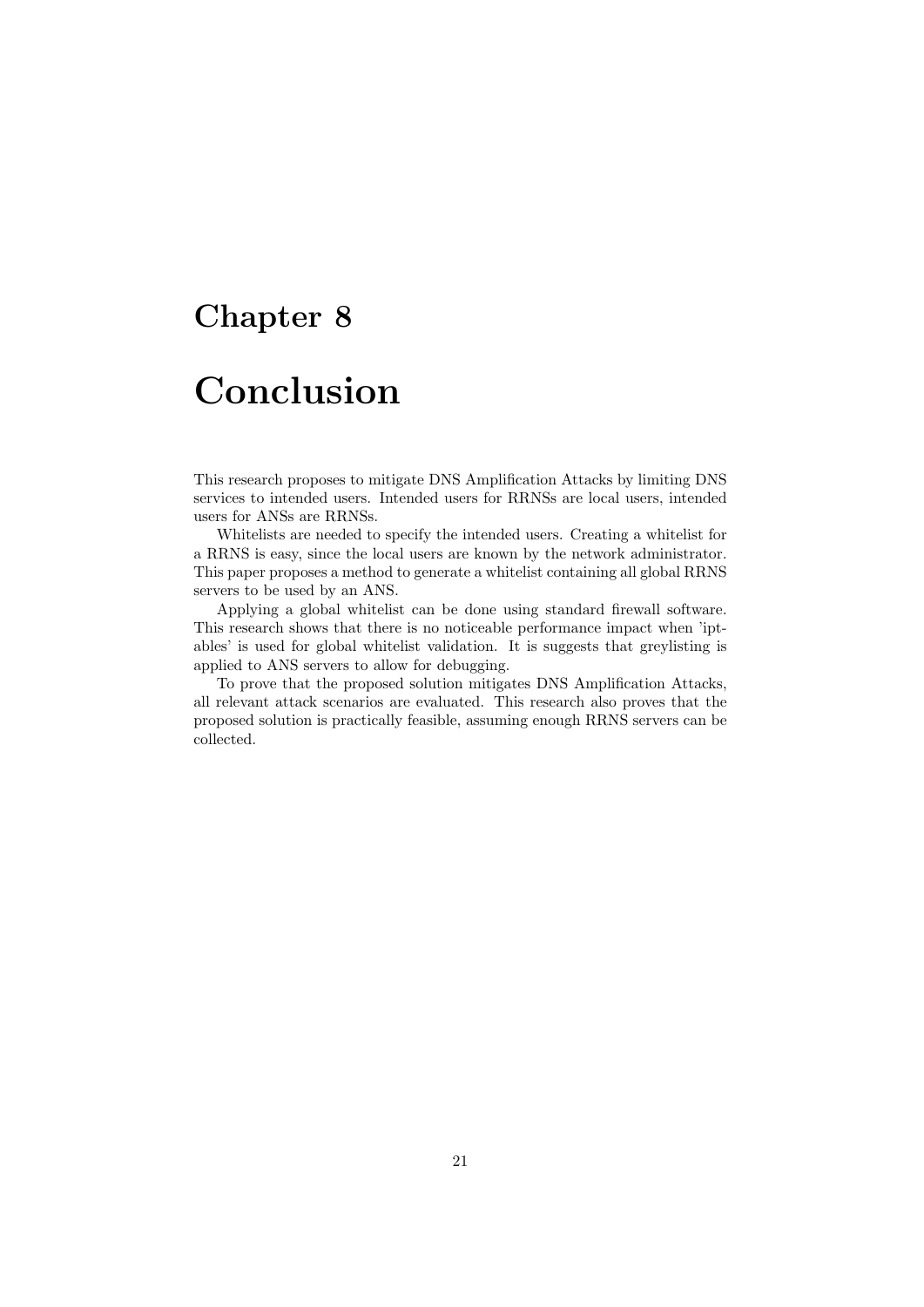## Bibliography

- [1] William Allen. improving tcp security with robust cookies.
- [2] E Allman, J Callas, M Delany, M Libbey, J Fenton, and M Thomas. Domainkeys identified mail (dkim) signatures. Technical report, RFC 4871, May, 2007.
- [3] Roy Arends, Rob Austein, Matt Larson, Dan Massey, and Scott Rose. Dns security introduction and requirements. Technical report, RFC 4033, March, 2005.
- [4] J Damas and F Neves. Preventing use of recursive nameservers in reflector attacks. Technical report, BCP 140, RFC 5358, October, 2008.
- [5] L Donnerhacke. Dns dampening, september 2012.
- [6] Homeland Security Federal Network Security. Domain name system (dns) security reference architecture. Technical report, 2011.
- [7] Paul Ferguson. Network ingress filtering: Defeating denial of service attacks which employ ip source address spoofing. 2000.
- [8] Fanglu Guo, Jiawu Chen, and Tzi-cker Chiueh. Spoof detection for preventing dos attacks against dns servers. In Distributed Computing Systems, 2006. ICDCS 2006. 26th IEEE International Conference on, pages 37–37. IEEE, 2006.
- [9] Georgios Kambourakis, Tassos Moschos, Dimitris Geneiatakis, and Stefanos Gritzalis. A fair solution to dns amplification attacks. In Digital Forensics and Incident Analysis, 2007. WDFIA 2007. Second International Workshop on, pages 38–47. IEEE, 2007.
- [10] Paul Mockapetris. Rfc 1034: Domain names-concepts and facilities. 1987.
- [11] Paul Mockapetris. Rfc 1035: Domain names: implementation and specification. 1987.
- [12] Jon Postel. Rfc 768: User datagram protocol. 1980.
- [13] Jon Postel. Rfc 793: Transmission control protocol. 1981.
- [14] Matthew Prince. The ddos that almost broke the internet. http://blog. cloudflare.com/the-ddos-that-almost-broke-the-internet, March 2013.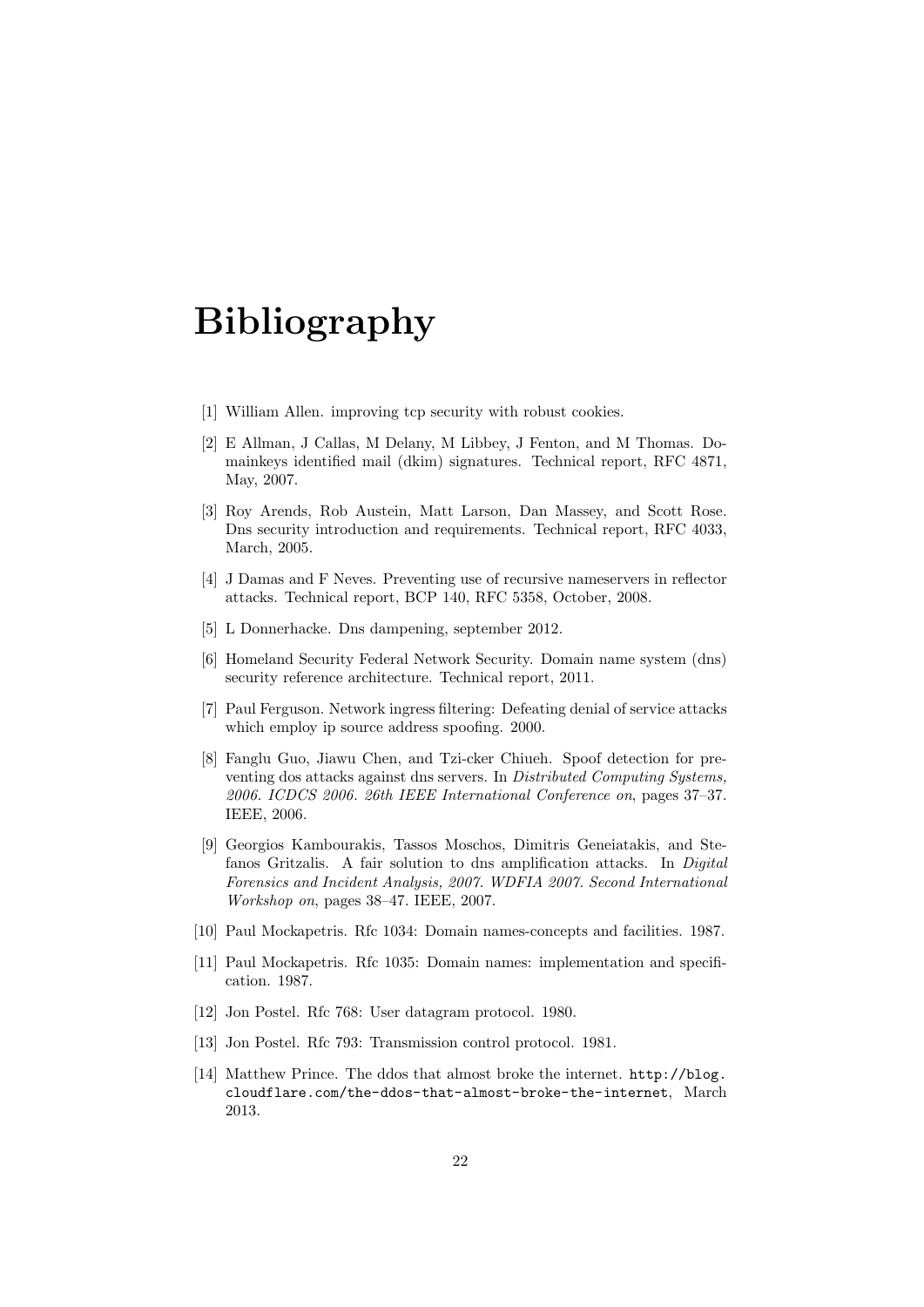- [15] Matthew Prince. The ddos that knocked spamhaus offline (and how we mitigated it).  $http://blog.cIoudflare.com/$  $(and how we mitigated it).$ the-ddos-that-knocked-spamhaus-offline-and-ho, March 2013.
- [16] P Vixie. Dns response rate limiting (dns rrl), april 2012.
- [17] Paul Vixie. Extension mechanisms for dns (edns0). 1999.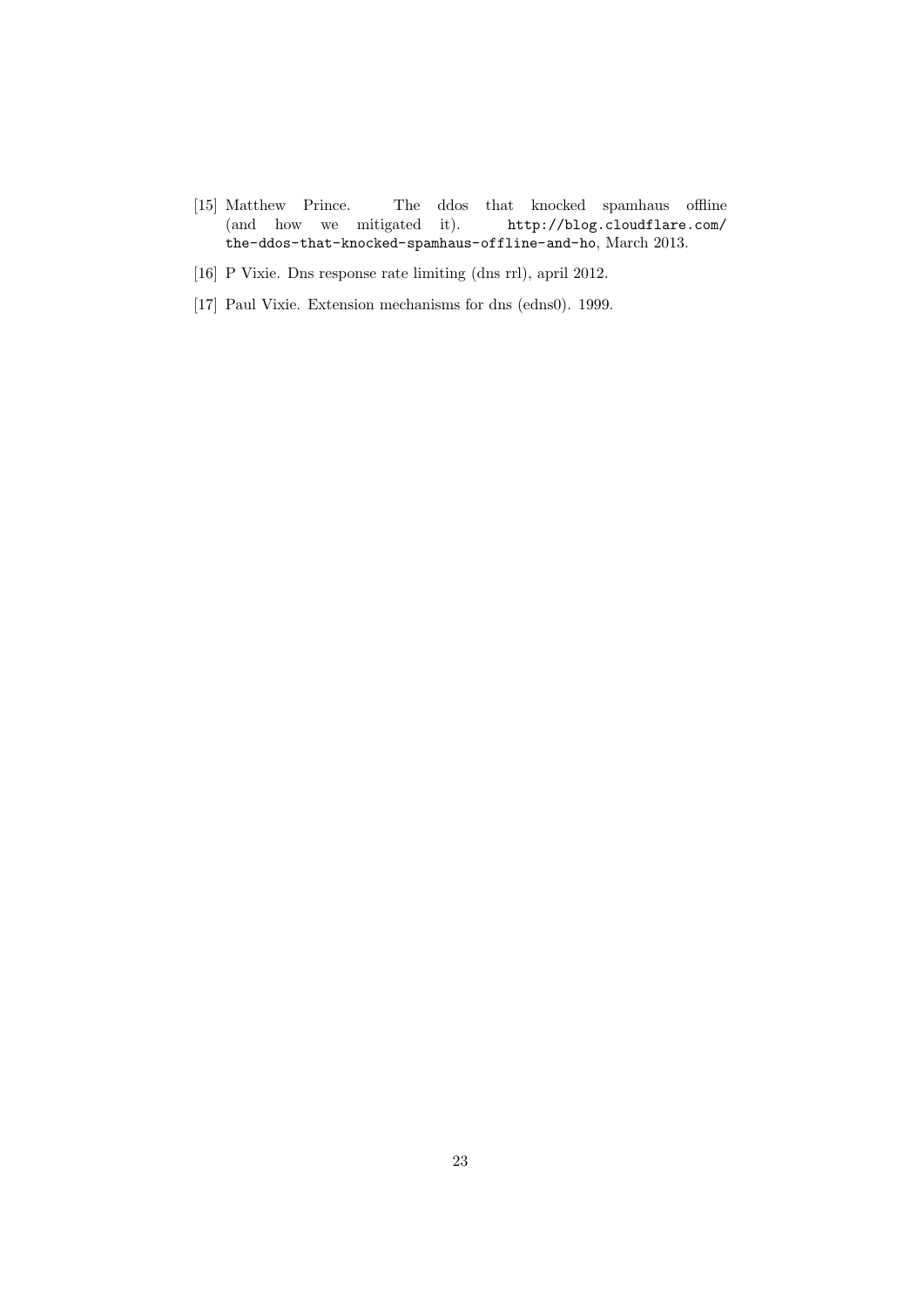### Appendix A

# Pseudo-random IP list generation script

```
1 import random
  2
  3 ips= dict()
  4 for i in range (13000000):
  5 \mid \text{ips} ['.'.join(\text{str}(\text{random.random}(1, 255))) for x in range
                       (4)) = 16
  7 print "IPs generated, time to write"
  8
  9 \mid i \text{ of } i \text{ is } = \text{ open}(i \text{ if } i \text{ is } i \text{ if } i \text{ is } i \text{ is } i \text{ if } i \text{ is } i \text{ if } i \text{ is } i \text{ if } i \text{ is } i \text{ is } i \text{ if } i \text{ is } i \text{ is } i \text{ if } i \text{ is } i \text{ is } i \text{ if } i \text{ is } i \text{ is } i \text{ if } i \text{ is } i \text{ is } i \text{ is } i \text{ is } i \text{ is } i \text{ is } i \text{ is } i \text{ is } i \text{ is } i \text{ is } i \text{ is } i10 for ip in ips. keys():
11 | ip file.write (\sqrt[6]{6} \, \text{in}^{\,7} \, \%) ip)
12
13 print "%d unique IPs added to file" % len(ips.keys())
```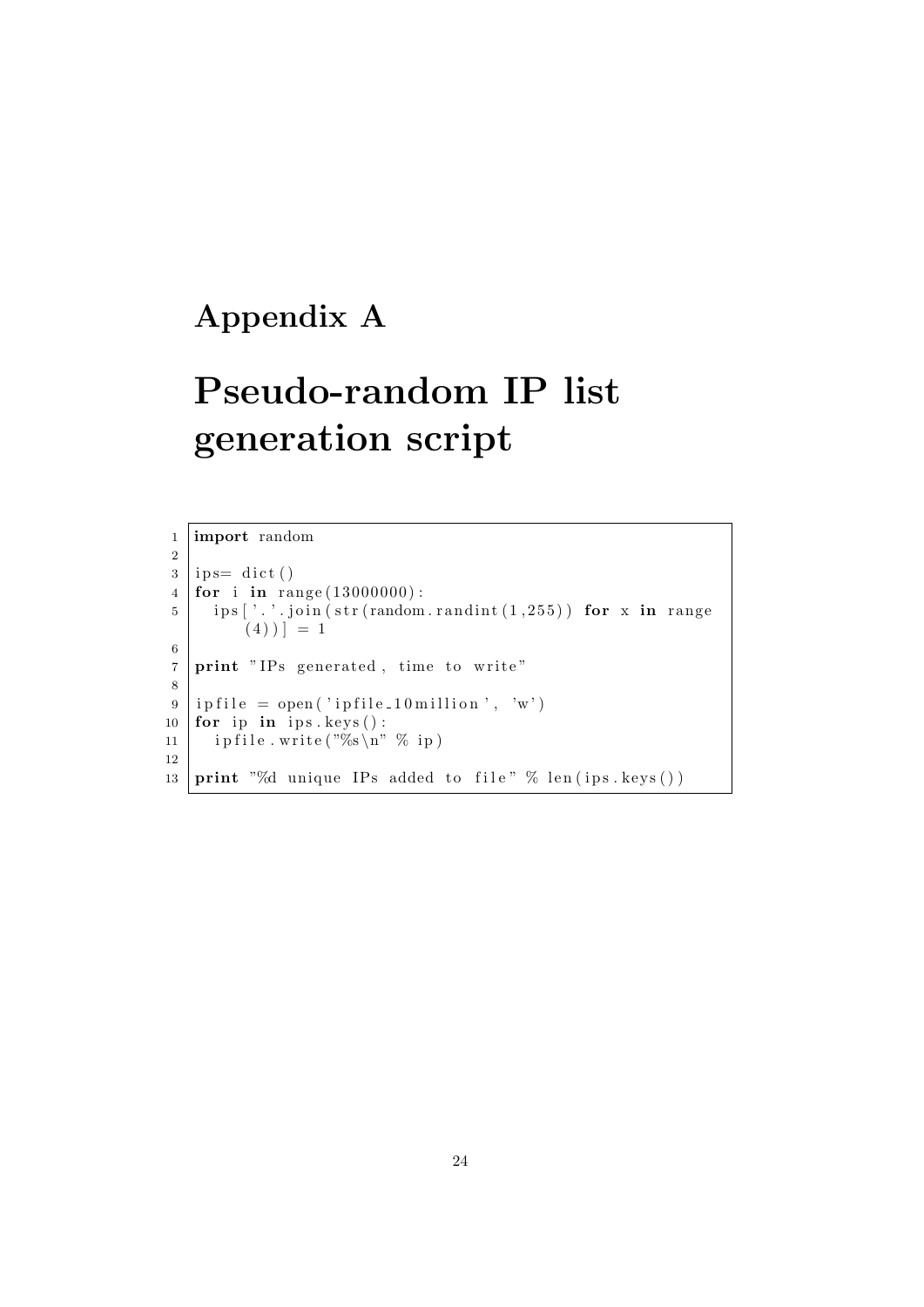### Appendix B

# Ipset whitelist generation script

 $1 \frac{#!}{\phi}$  in /bash 2 for i in  $\{0..1000000..50000\}$ ; do 3 echo ' date ' 4 echo "ipset create whitelist\$i hash: ip maxelem \$i" 5 | 'ipset destroy whitelist\$i' 6 ' ipset create whitelist\$i hash: ip maxelem \$i' 7 | ips='head −n \$i ipfile\_10million '; 8 for ip in \$ips; do 9 | 'ipset add whitelist\$i \$ip' 10 done 11 done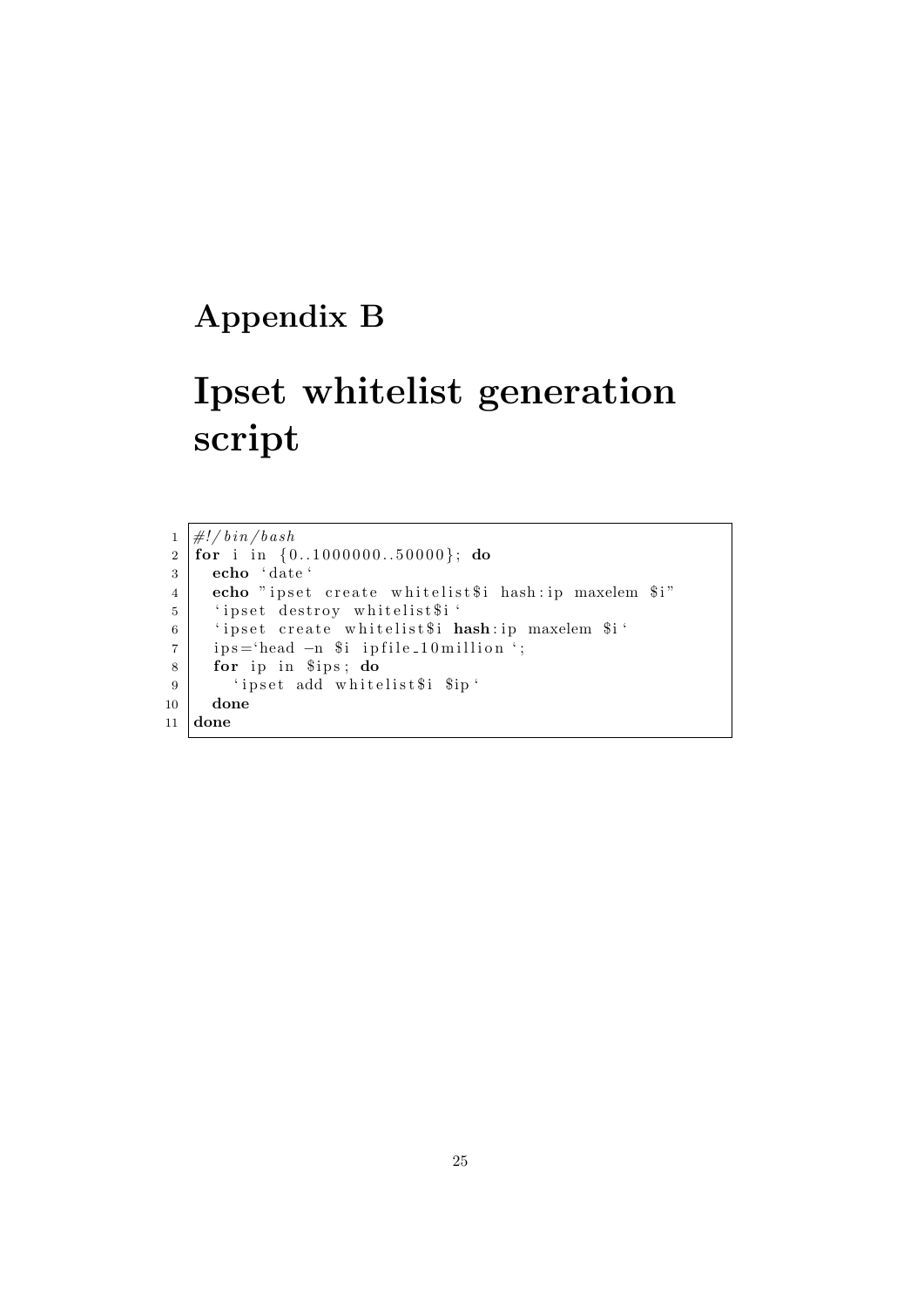## Appendix C

# Latency benchmark results

| $#$ of entries in ipset | Average latency over one million requests (in ms) |
|-------------------------|---------------------------------------------------|
| $\theta$                | 0.129                                             |
| 50,000                  | 0.126                                             |
| 100,000                 | 0.132                                             |
| 150,000                 | 0.133                                             |
| 200,000                 | 0.131                                             |
| 250,000                 | 0.128                                             |
| 300,000                 | 0.132                                             |
| 350,000                 | 0.127                                             |
| 400,000                 | 0.128                                             |
| 450,000                 | 0.132                                             |
| 500,000                 | 0.129                                             |
| 550,000                 | 0.129                                             |
| 600,000                 | 0.13                                              |
| 650,000                 | 0.133                                             |
| 700,000                 | 0.128                                             |
| 750,000                 | 0.13                                              |
| 800,000                 | 0.13                                              |
| 850,000                 | 0.13                                              |
| 900,000                 | 0.128                                             |
| 950,000                 | 0.13                                              |
| 1,000,000               | 0.127                                             |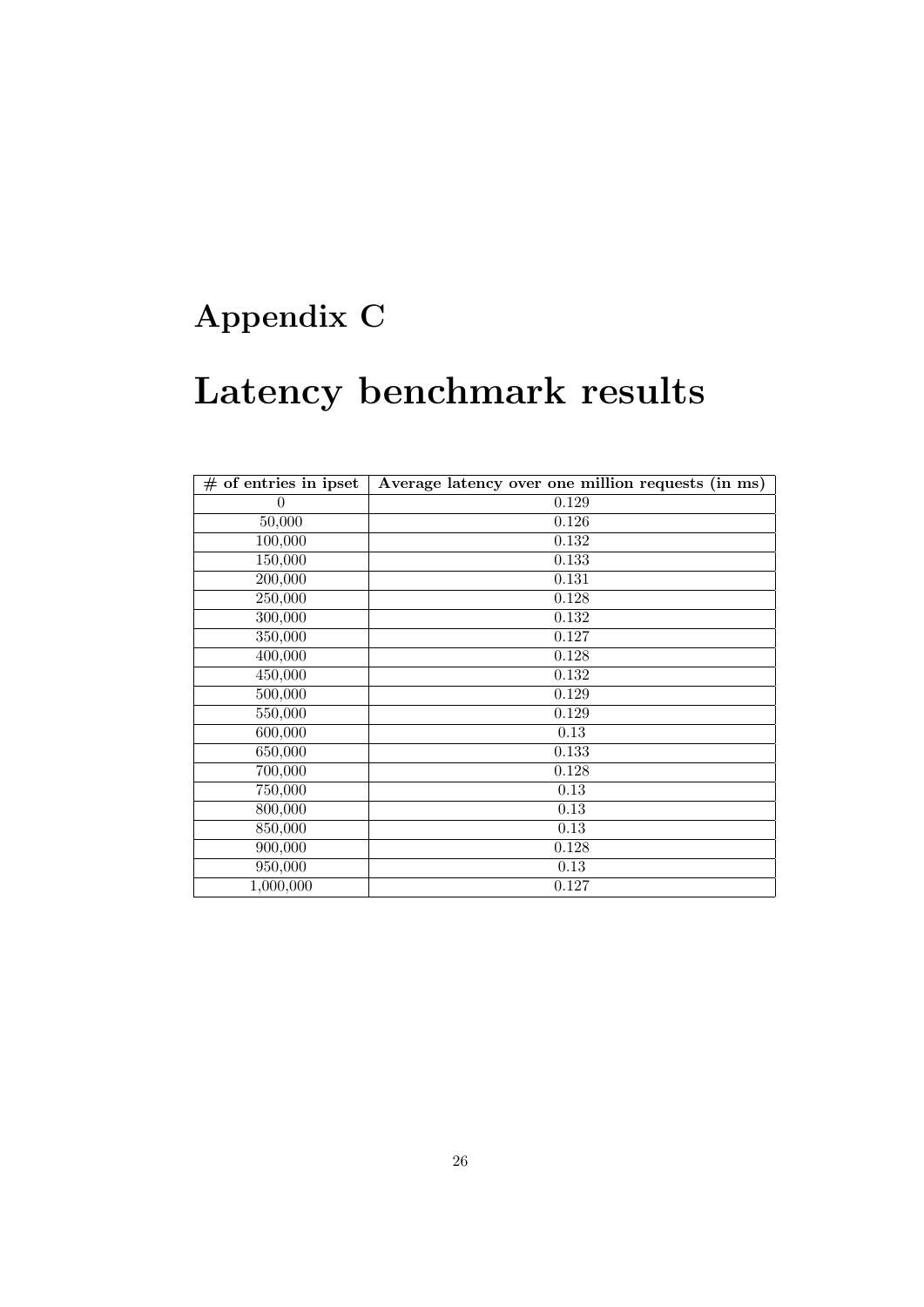## Appendix D

# CPU utilization benchmark results

|                     | CPU load    | CPU load              | CPU load             |
|---------------------|-------------|-----------------------|----------------------|
| Requests per second | no iptables | requester whitelisted | requester greylisted |
| $\theta$            | $0.06\%$    | $0.06\%$              | $0.06\%$             |
| 25,000              | 12.11\%     | 11.59%                | $0.06\%$             |
| 50,000              | 23.14%      | 23.02%                | $0.06\%$             |
| 75,000              | 26.63%      | 24.92%                | $0.06\%$             |
| 100,000             | 36.03%      | 35.22\%               | $0.06\%$             |
| 125,000             | 44.37%      | 44.12\%               | $0.06\%$             |
| 150,000             | 54.36%      | 53.83%                | $0.06\%$             |
| 175,000             | 60.9%       | 60.68%                | $0.06\%$             |
| 200,000             | 67.49%      | 67.28%                | $0.06\%$             |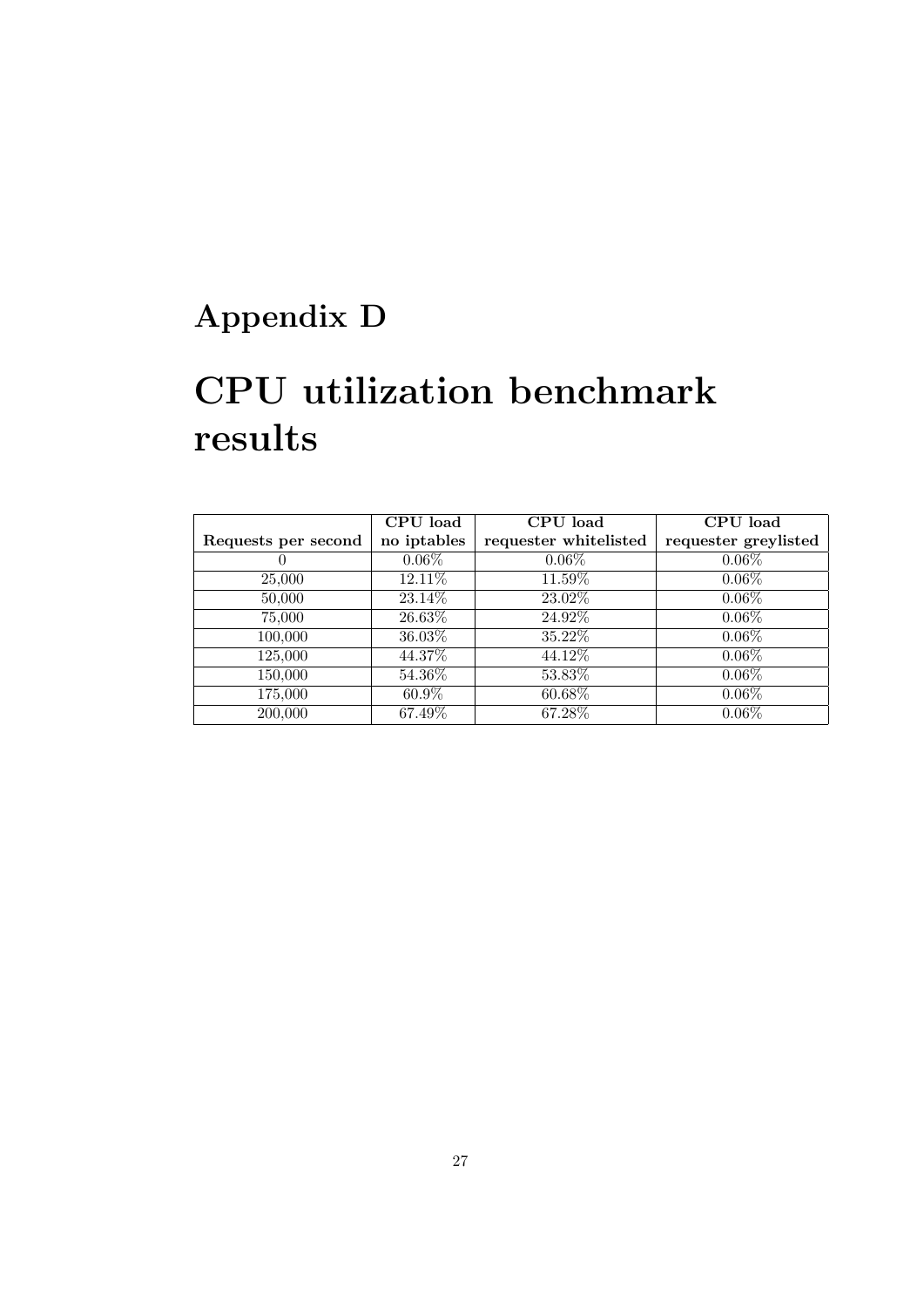### Appendix E

# Global whitelist management tool

```
1 \mid \#!/ usr/bin/python
2 import commands
3 import subprocess
4 import urllib
5 import tarfile
6 import time
7 import os
8 import has hlib
9 import shutil
10
11 def check_requirements():
12 ipset_status = commands.getstatusoutput ("hash ipset")
13 iptables_status = commands.getstatusoutput ("hash
         iptables")
14 if ipset_status [0] := 0 or iptables_status [0] := 0:
15 raise Exception ("Iptables and/or ipset not found,
           please intstall these dependencies first")
16
17 \text{ def } m d 5 for file (f):
18 \mid \text{md5} = \text{hashlib} \cdot \text{md5}()19 for ip in f:
20 md5. update (ip)
21 return md5. h exdigest ()
22
23 def retrieve_whitelist():
24 whitelist = urllib.urlopen ("http://reliablenameservers.\frac{\arg(\text{whitelists})}{\text{lastest_w}25 temp path = \sqrt[m]{mp/m} whitelist /%d" % int (time . time ())
26 temp_name = \cos. path. join (temp_path, "latest_whitelist")
27 os. makedirs (temp_path)
28 temp = open (temp_name, "wr")
29 temp. write (whitelist.read ())
```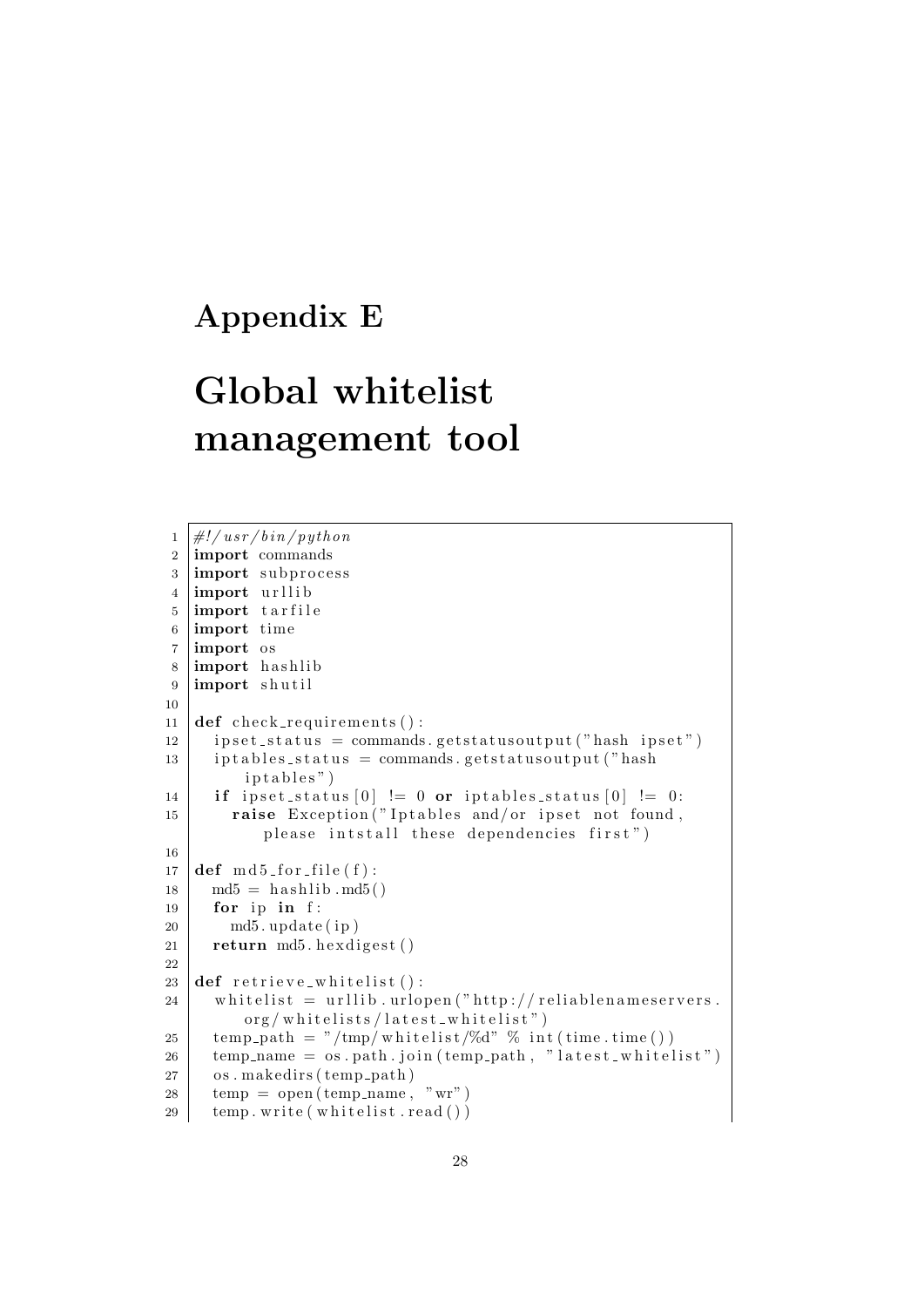```
30 temp. flush ()
31 temp. close ()
32
33 temp = open ( temp_name )
34 \mid \text{tar} = \text{tar file} \cdot \text{open} (\text{mode} = \text{"r:gz"} , \text{fileobj} = \text{temp})35 \tan \arctan \arctan \tan36
37 latest_whitelist = open (os.path.join (temp_path, "
          whitelist"), "r")
38
39 if \text{md5-for-file} (latest_whitelist) != open (os. path. join (
         temp-path, "whitelist.md5")).read():
40 | raise Exception ("Download seems to be corrupt, please
             run again.")
41
42 return latest-whitelist
43
44 def fill_ipset (latest_whitelist):
45 | subprocess.call(["ipset", "create", "whitelist", "hash:
          \mathrm{ip}^{\, \mathrm{w}} \, , \ \ ^{\mathrm{w}}\text{maxelem}^{\mathrm{w}} \, , \ \ ^{\mathrm{w}}\text{ 1000000" \, ] \, )46 | latest_whitelist.seek(0)47 for ip in latest_whitelist:
48 subprocess.call (["ipset", "add", "whitelist", ip])
49
50 def add_iptables_rules():
51 | subprocess.call ("iptables -A INPUT -p udp --dport 53 -m
           set --match-set whitelist src -j ACCEPT", shell=
         True )
52 subprocess.call ("iptables −A INPUT −p udp −−dport 53 −m
           recent --rcheck --seconds 10 --hitcount 2 --name
         GREYLIST -j DROP", shell=True)
53 subprocess.call ("iptables –A INPUT –p udp —−dport 53 –m
           recent --set --name GREYLIST -j ACCEPT", shell=True
          \lambda54
55 def cleanup():
56 shutil.rmtree (temp_path)
57
58 if \ldots name \ldots \ldots \ldots main \ldots ':
59 print "Reliable Nameserver installer"
60 check_requirements ()
61 print "Download latest whitelist",
62 | latest_whitelist = retrieve_whitelist()
63 print " – Done"
64 print "Add whitelisted IPs to ipset",
65 fill_ipset (latest_whitelist)
66 print " – Done"
67 | iptables = ""
68 while iptables lower () not in ['y", "n"]:
```